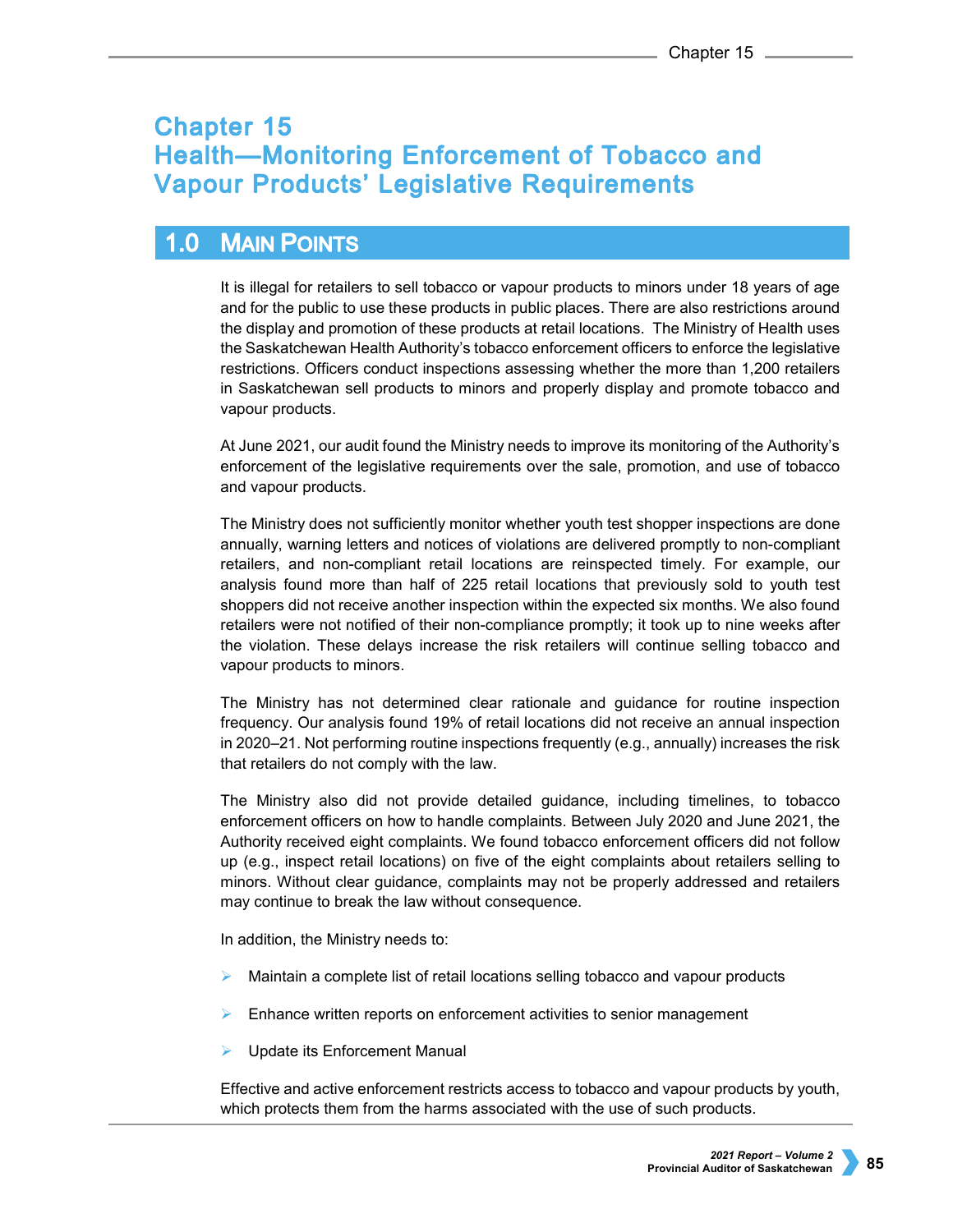#### **INTRODUCTION**  $2.0\,$

This chapter outlines results from our audit of the Ministry of Health's processes to monitor the Saskatchewan Health Authority's enforcement of provincial legislative requirements over the sale, promotion, and use of tobacco and vapour products for the 12-month period ending June 30, 2021. Our audit did not include monitoring enforcement activities of the RCMP and policing services (e.g., Regina Police Service).<sup>[1](#page-1-0)</sup>

Tobacco means any form of tobacco in which it is used or consumed, including snuff and raw leaf.[2](#page-1-1) Vapour products means any or all of the following: e-cigarettes, e-substances, e-liquid, cartridges from, or components of, e-cigarettes.<sup>[3,](#page-1-2)[4](#page-1-3)</sup>

The Ministry of Health uses the Authority to conduct tobacco and vapour enforcement activities (e.g., retail location inspections).

### $2.1$ Federal and Provincial Legislation for Tobacco and Vapour **Products**

Federal, provincial, and territorial governments share responsibility for regulating tobacco and vapour products.

In general, the Federal Government is responsible for regulating the manufacture, sale (e.g., on-line sales), labelling, and promotion (e.g., television) of tobacco and vapour products in Canada, including regulating restrictions around product flavours. Provincial legislation is designed to reduce youth access to tobacco and vapour products, and to protect all Saskatchewan residents from the harms associated with environmental tobacco and vapour smoke (e.g., second-hand smoke).

*The Tobacco and Vapour Products Control Act* regulates tobacco and vapour product use, sale, display, and advertisement in Saskatchewan.

## $2.2$ Importance of Monitoring Enforcement of Legislative **Requirements**

Tobacco use is one of the primary causes of preventable morbidity and mortality worldwide. A 2017 report shows an estimated 45,464 deaths in 2012 attributable to smoking in Canada (or nearly one in five deaths). Nearly all deaths attributable to smoking fall into three main categories: cancers, cardiovascular diseases, and respiratory diseases.[5](#page-1-4)

<span id="page-1-0"></span> <sup>1</sup> The RCMP and municipal policing services throughout the province enforce the ban on smoking and vaping in vehicles when children under the age of 16 are present.

<span id="page-1-1"></span><sup>2</sup> For the purpose of this audit, tobacco products include tobacco-related products. Under *The Tobacco and Vapour Products*  Control Act, s. 2(k) "tobacco-related product" means a cigarette paper, tube, filter, maker; pipe; or any other product used in association with tobacco.

<sup>3</sup> *The Tobacco and Vapour Products Control Act,* ss. 2(i), (k1).

<span id="page-1-3"></span><span id="page-1-2"></span><sup>4</sup> Vaping is the act of inhaling an aerosol, known as vapour, produced by a vaping device. This vapour is inhaled into the lungs simulating the feeling and effect of smoking a conventional cigarette. When vape devices are turned on, the battery warms a heating component which converts e-liquid into an aerosol or causes vaporisation. Vapour products do not contain tobacco, but can contain nicotine.

<span id="page-1-4"></span><sup>5</sup> Dobrescu, A., Bhandari, A., Sutherland, G., Dinh, T., *The Costs of Tobacco Use in Canada, 2012*, (2017). Ottawa: The Conference Board of Canada.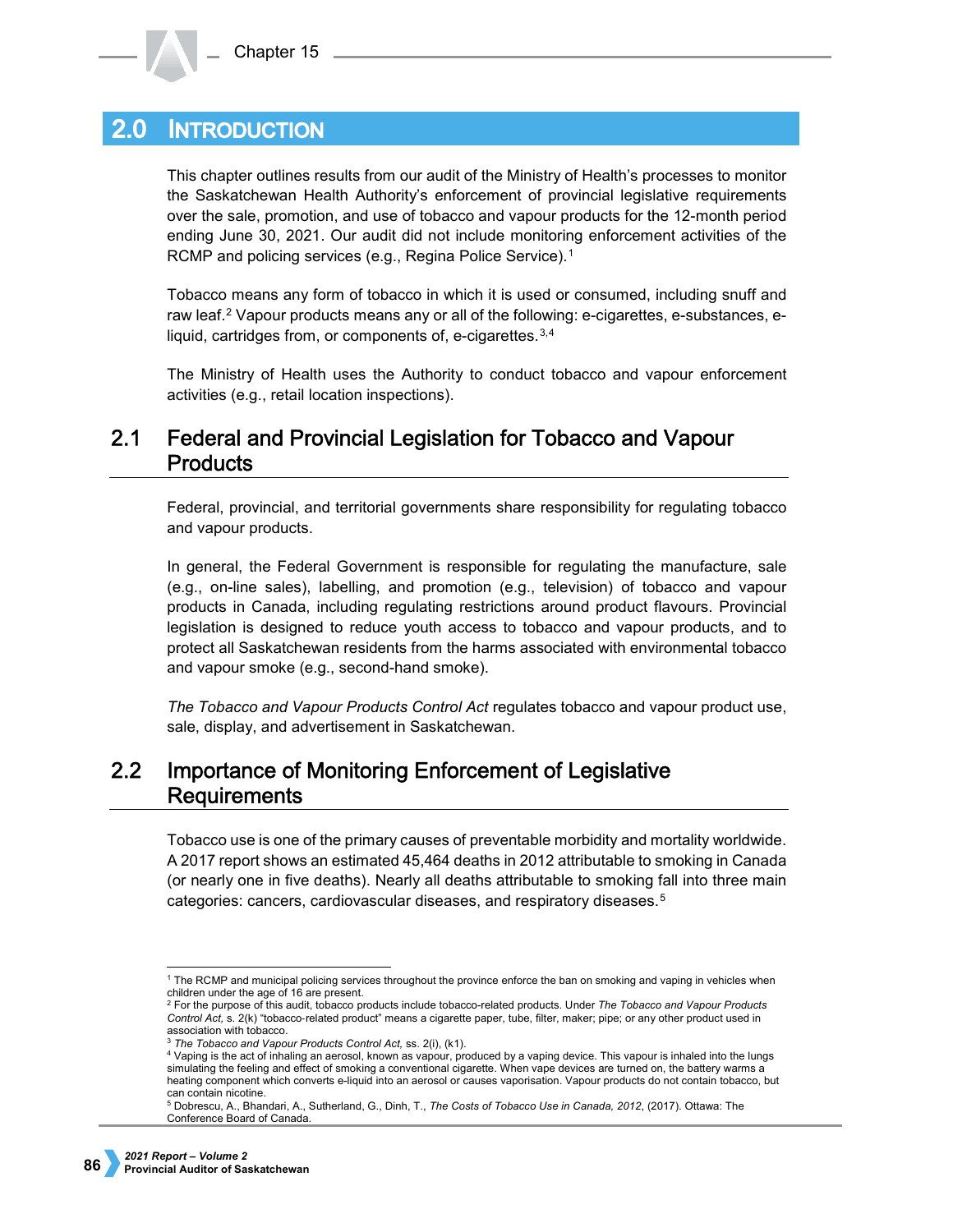The most recent data from Statistics Canada found that Saskatchewan's youth cigarette smokers aged 15 to 19 years smoke at nearly three times the national average (22% versus 8%); along with Newfoundland and Labrador, Saskatchewan ranks as the highest use rate in Canada. Moreover, in 2017, 15% of Canadians aged 15 years and older tried vaping.<sup>[6](#page-2-0)</sup>

Despite Saskatchewan ranking higher than national levels, the overall rate of smoking is declining (see **Figure 1**).



**Figure 1—Rates of Smoking in Canada and Saskatchewan Among Youth Over 15 Years of Age (2015–19)**

While nationally and provincially smoking rates are decreasing, vaping rates are steadily increasing. Since the 2016–17 Canadian Student Tobacco, Alcohol, and Drug Survey, vaping prevalence among students doubled in Canada and tripled in Saskatchewan.[7](#page-2-1) The latest 2018–19 survey shows 33% of Grades 7–9 students and 61% of Grades 10–12 students in Saskatchewan tried vaping (with or without nicotine).<sup>[8](#page-2-2)</sup>

Research suggests vaping may represent a less harmful mode of nicotine delivery compared to smoke inhalation from traditional cigarettes.[9](#page-2-3) Although, long-term exposure to vapour might cause nicotine dependence and increase the risk of respiratory and cardiovascular health effects despite the lower number and levels of toxicants in vapour aerosol than tobacco smoke.<sup>[10](#page-2-4)</sup> Moreover, young people who vape have an increased risk of subsequent smoking, and vice versa.<sup>[11](#page-2-5)</sup>

Although vaping might assist established smokers in quitting smoking, there are widespread concerns that vaping could undermine smoking reduction efforts, especially among young people.[12](#page-2-6) With evidence frequently emerging of the harmful effects vaping causes to respiratory health (e.g., increased airway inflammation and oxidative stress, reduced lung function), the long-term implications of vaping (including second-hand vaping)

Source: Statistics Canada, *Table 13-10-0096-01 Health Characteristics, Annual Estimates*, DOI[: doi.org/10.25318/1310009601-eng.](http://doi.org/10.25318/1310009601-eng) 

<span id="page-2-0"></span> <sup>6</sup> Health Canada, *Canadian Tobacco, Alcohol and Drugs Survey (CTADS): Summary of Results for 2017,* [www.canada.ca/en](http://www.canada.ca/en/health-canada/services/canadian-tobacco-alcohol-drugs-survey/2017-summary.html#n2)  [/health-canada/services/canadian-tobacco-alcohol-drugs-survey/2017-summary.html#n2](http://www.canada.ca/en/health-canada/services/canadian-tobacco-alcohol-drugs-survey/2017-summary.html#n2) (24 March 2021). We note the report flags the Saskatchewan rate as having moderate sampling variability and to interpret with caution. <sup>7</sup> Health Canada, *Detailed tables for the Canadian Student Tobacco, Alcohol and Drugs Survey 2016–17*[, www.canada.ca/en](http://www.canada.ca/en/health-canada/services/canadian-student-tobacco-alcohol-drugs-survey/2016-2017-supplementary-tables.html#t6)  [/health-canada/services/canadian-student-tobacco-alcohol-drugs-survey/2016-2017-supplementary-tables.html#t6](http://www.canada.ca/en/health-canada/services/canadian-student-tobacco-alcohol-drugs-survey/2016-2017-supplementary-tables.html#t6)

<span id="page-2-3"></span><span id="page-2-2"></span><span id="page-2-1"></span><sup>(29</sup> March 2021).<br><sup>8</sup> Health Canada, *Detailed tables for the Canadian Student Tobacco, Alcohol and Drugs Survey 2018–19, <u>www.canada.ca/en</u>* <u>[/health-canada/services/canadian-student-tobacco-alcohol-drugs-survey/2018-2019-detailed-tables.html](https://www.canada.ca/en/health-canada/services/canadian-student-tobacco-alcohol-drugs-survey/2018-2019-detailed-tables.html)</u> (29 March 2021).<br><sup>9</sup> Hammond, D., Reid. J.L., Rynard, V.L., Fong. G.T., Cummings, K.M., McNeill, A. et al. *Prevalence among adolescents in Canada, England, and the United States: repeat national cross sectional surveys.* BMJ 2019; 365 :l2219 DOI:10.1136/bmj.l2219.

<span id="page-2-6"></span><span id="page-2-5"></span><span id="page-2-4"></span><sup>10</sup> Ibid., p. 1. <sup>11</sup> Hammond D, Reid JL, Cole AG, Leatherdale ST. *Electronic cigarette use and smoking initiation among youth: a longitudinal cohort study.* CMAJ. 2017 Oct 30;189(43):E1328-E1336. doi: 10.1503/cmaj.161002. PMID: 29084759; PMCID: PMC5662449.<br><sup>12</sup> Hammond, D., Reid. J.L., Rynard, V.L., Fong. G.T., Cummings, K.M., McNeill, A. et al. *Prevalence of among adolescents in Canada, England, and the United States: repeat national cross sectional surveys*. BMJ 2019; 365 :l2219 DOI:10.1136/bmj.l2219.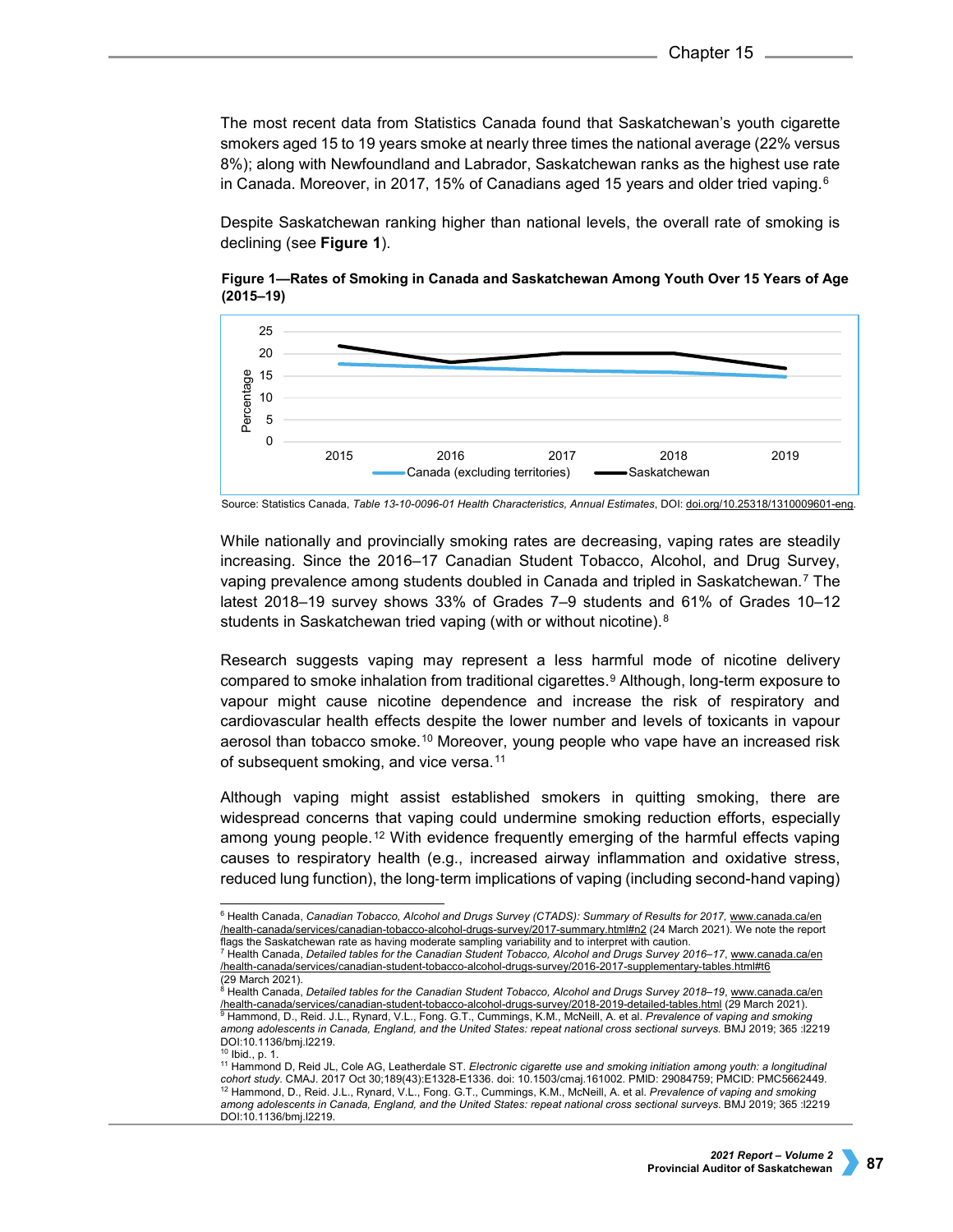is not yet fully known.<sup>[13,](#page-3-0)[14](#page-3-1)</sup> Furthermore, recent research suggests a COVID-19 diagnosis is five times more likely in youth who vape.[15](#page-3-2)

Enforcement processes restrict access to tobacco and vapour products, especially appealing to youth (e.g., fruit-flavoured vapour products) while providing adult users with reasonable access. It also protects the public from harmful environmental second-hand smoke. Given how rapidly the vaping market is evolving and the growing evidence of negative health consequences, it is important for the Ministry of Health to minimize public health risks by effectively monitoring inspections of tobacco and vapour product at retail locations, as well as regulating the use of such products in public places.

# **3.0 AUDIT CONCLUSION**

**We concluded that, for the 12-month period ended June 30, 2021, the Ministry of Health had, other than in the following areas, effective processes to monitor the Saskatchewan Health Authority's enforcement of provincial legislative requirements over the sale, promotion, and use of tobacco and vapour products.**

**The Ministry needs to:**

- **Establish a formalized process to maintain a complete list of retail locations subject to inspections**
- **Work with the Saskatchewan Health Authority to have youth test shopper inspections conducted annually, warning letters and notices of violations delivered promptly to non-compliant retailers, and non-compliant retail locations reinspected frequently**
- **Set clear guidance on the frequency of periodic, routine inspections as well as the process for handling complaints**
- **Enhance written reports on enforcement activities provided to senior management (e.g., include follow ups on non-compliant retailers, complaints, trends)**
- **Update its Enforcement Manual to align with current practice**

**Figure 2—Audit Objective, Criteria, and Approach** 

### **Audit Objective:**

The objective of this audit was to assess whether the Ministry of Health has effective processes, for the 12 month period ended June 30, 2021, to monitor the Saskatchewan Health Authority's enforcement of provincial legislative requirements over the sale, promotion, and use of tobacco and vapour products. Our audit did not include monitoring enforcement activities of the RCMP and policing services (e.g., Regina Police Service).

<span id="page-3-0"></span> <sup>13</sup> Miyashita, L., & Foley, G., *E-cigarettes and respiratory health: the latest evidence,* (2020), J Physiol. 2020 Nov; 598(22),

<span id="page-3-1"></span><sup>&</sup>lt;sup>14</sup> Ballbè M., Martínez-Sánchez, J. M., Sureda, X., Fu, M., Pérez-Ortuño, R., Pascual, J. A., Saltó, E., & Fernández, E., Cigarettes vs. e-cigarettes: Passive exposure at home measured by means of airborne marker and biomarkers, (2014) Environ Res. 2014 Nov;135, 76–80 DOI: 10.1016/j.envres.2014.09.005.

<span id="page-3-2"></span><sup>15</sup> Bandara, N. A., Herath, J., Merhrnoush, V. *Addressing the intersection between COVID-19 and young people vaping: timely resources needed*, (2020), CMAJ October 26, 2020 192 (43) E1310: DOI: [doi.org/10.1503/cmaj.76793](https://doi.org/10.1503/cmaj.76793) .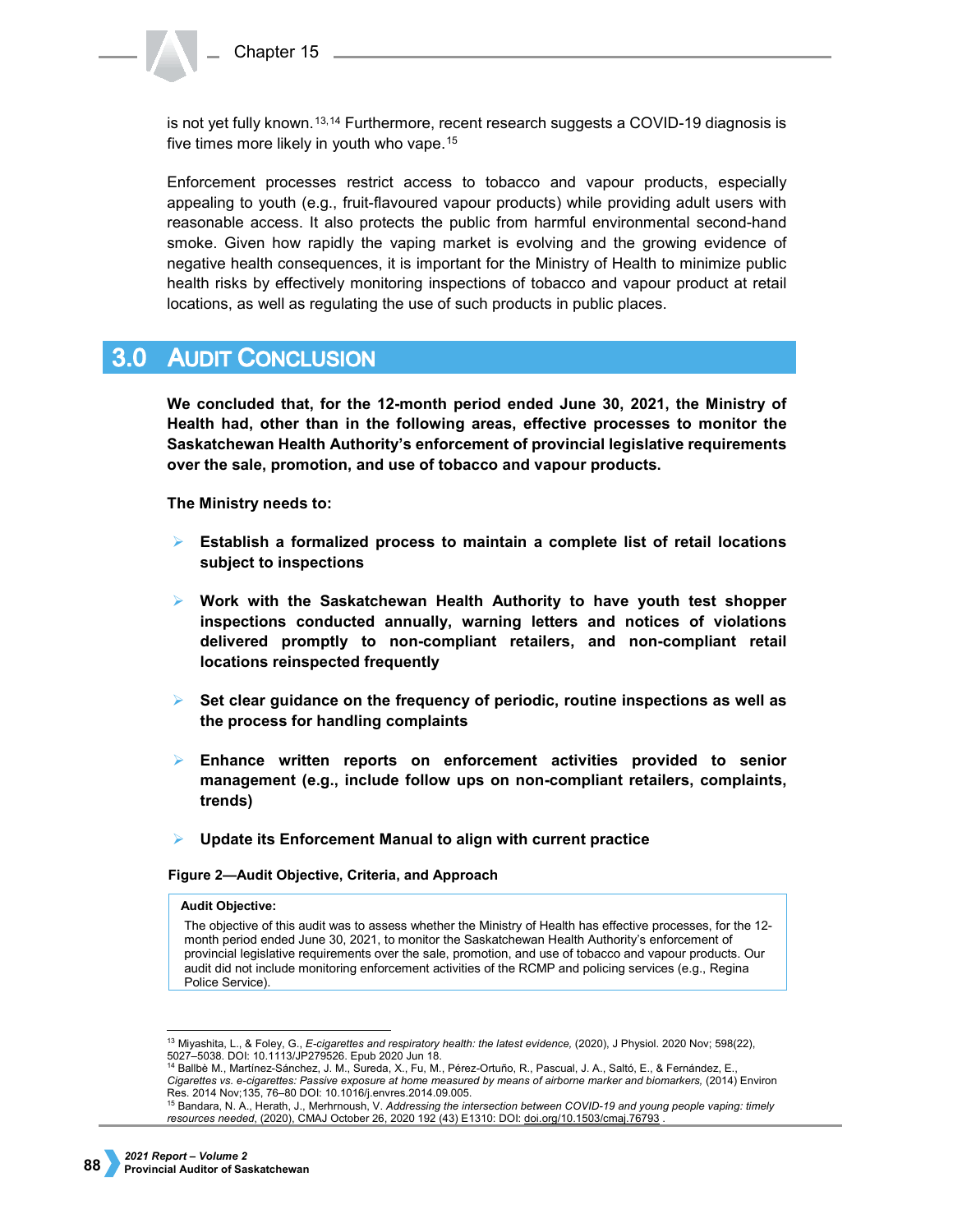### **Audit Criteria:**

Processes to:

- **1. Promote awareness of legislative requirements for sale, promotion, and use of tobacco and vapour products**
	- Maintain clear and appropriate requirements for selling, promoting, and publicly-using tobacco and vapour products
	- Educate retailers on requirements for tobacco and vapour product sales, promotions, and use and implications of non-compliance
	- Inform owners of public places (e.g., restaurants, public buildings, schools) of requirements
- **2. Assess key information about enforcement activity** 
	- Maintain guidance for examining compliance with legislation requirements (e.g., inspection procedures, IT systems, fines and corrective actions)
	- Collaboratively set risk-based plans for inspections (e.g., retail locations, public places)
	- Oversee compliance assessment with requirements (e.g., use qualified staff, complete inspections in accordance with established process)
	- Investigate complaints about inappropriate tobacco and vapour sales, promotion, or use within a reasonable time

### **3. Address and report non-compliance**

- Communicate action required for resolution of non-compliance within a reasonable time (i.e., noncompliance from inspections or complaints)
- Require prompt action on non-compliance based on severity
- Escalate action on continued non-compliance (e.g., more frequent inspections)
- Report on enforcement activities to senior management and public
- Take necessary action to adjust requirements (e.g., policy, legislation)

### **Audit Approach:**

To conduct this audit, we followed the standards for assurance engagements published in the *CPA Canada Handbook—Assurance* (CSAE 3001). To evaluate the Ministry of Health's processes, we used the above criteria based on our related work, reviews of literature including reports of other auditors, and consultations with management. Ministry management agreed with the above criteria.

We examined the Ministry's policies, procedures, IT system, reports, and other records relating to monitoring enforcement of legislative requirements over the sale, promotion, and use of tobacco and vapour products. We interviewed key Ministry and Authority staff responsible for inspecting retail locations and public places. We assessed Ministry inspection processes for consistency with legislation and other jurisdictions. We tested a sample of routine inspections, youth test shopper inspections, and complaints to assess whether staff followed the Ministry's established processes. We also attended five routine inspections with tobacco enforcement officers. In addition, we conducted data analytics on the data in the Ministry's IT system.

#### 4.0 **KEY FINDINGS AND RECOMMENDATIONS**

#### 4.1 Legislation Recently Updated to Include Vapour Products

Saskatchewan established tobacco legislation back in the early 2000s regulating the sale, promotion, and use of tobacco products in the province.[16](#page-4-0) In February 2020, Saskatchewan updated its legislation to add restrictions on vapour products similar to those on tobacco products.

In Saskatchewan, *The Tobacco and Vapour Products Control Act* and *Regulations* set out rules and restrictions on the sale, advertising, and use of tobacco and vapour products (see **Section 5.0** for key provisions on restrictions in the Act). For example, under the Act, it is illegal to sell tobacco or vapour products to any individual younger than 18 years of age.

<span id="page-4-0"></span> <sup>16</sup> The former provincial *The Tobacco Control Act* was originally enacted in 2002. Saskatchewan was the first province to introduce provincial legislation prohibiting visual display of tobacco products. Prior to 2002, the Federal Government restricted the sale and promotion of tobacco products.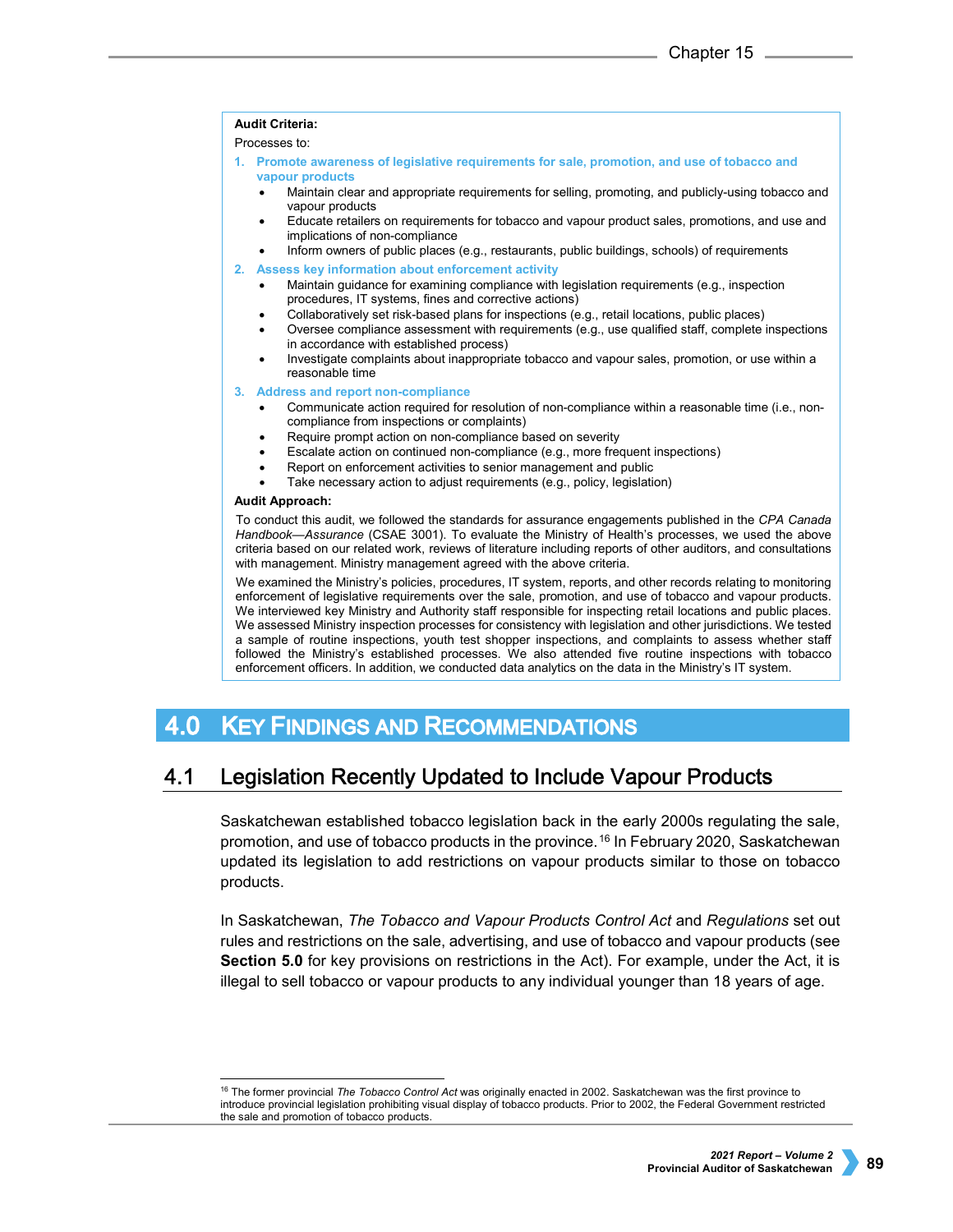Chapter 15

On September 1, 2021, *The Tobacco and Vapour Products Control Amendment Regulations, 2021,* came into force, limiting the sale of flavoured vapour products to agerestricted vapour product shops, and limiting marketing and availability to youth.

The Ministry of Health, through grants to the Saskatchewan Health Authority, funds tobacco and vapour enforcement activities. In 2020–21, the Ministry spent about \$797,000 on its smoking and vaping prevention, cessation, and enforcement activities; it plans to spend \$543,000 in 2021–22.[17](#page-5-0)

As part of funding enforcement activities, the Ministry expects the Authority to conduct:

- **Youth test shopper program**: annual inspections of retail locations selling tobacco and vapour product by Authority tobacco enforcement officers and contracted youth to assess whether a retailer will sell or refuse to sell tobacco or vapour products to minors
- **Retail inspections**: annual inspections of tobacco and vapour product retail locations by Authority tobacco enforcement officers to assess compliance with legislative requirements (e.g., no public displays of cigarettes or vape products, appropriate signage)
- **Public space inspections**: complaint-based inspections of public spaces like restaurants by Authority public health inspectors to assess adherence to public space smoking requirements (e.g., no smoking)

#### **Communications Plan about Legislative Changes in Place** 4.2

The Ministry of Health established a communications plan to ensure the public and retailers stay informed about legislative changes affecting the sale, promotion, and use of tobacco and vapour products.

We found, in late January 2020, the Ministry issued media releases summarizing the February 2020 legislative changes (i.e., added restrictions for vapour products) to advise the public and retailers. For example, they noted restricting the sale of vapour devices and products to individuals 18 years of age and older; prohibiting the display of such products; and restricting the use of those products in and around public buildings, including schools and school grounds.

In April 2021, the Ministry developed a communications plan for the legislative changes taking effect in September 2021 (i.e., restricting the sale of flavoured vapour products). The Ministry included two phases in its communications plan—introduction and implementation. Both phases use media releases to inform the public and retailers about the legislative changes.

For the introduction phase, we found the Ministry issued a media release in April 2021 advising that only specialized, adult-only (i.e., 18 years of age and older) vape shops will sell flavoured vapour products beginning September 2021.

<span id="page-5-0"></span> <sup>17</sup> The Ministry of Health spent about \$127,000 on legislative changes in 2020–21. Information provided by the Ministry of Health.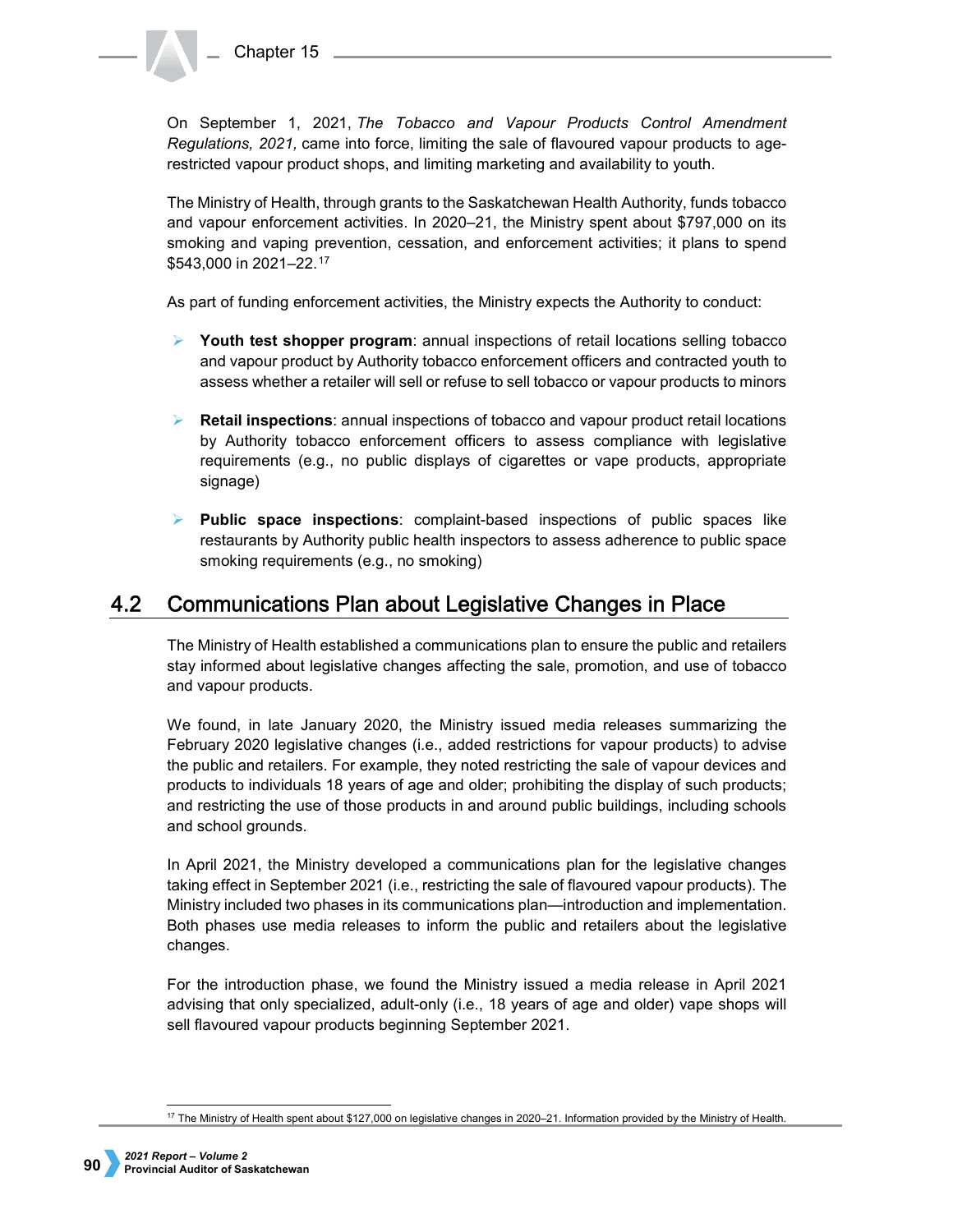For the implementation phase, the Ministry intended to issue a second media release in August 2021 as a reminder communicating the amendments coming into force, as well as details about tobacco tax increases.

Having a communications plan that directs timely media releases along with active enforcement, not only helps ensure the public and retailers stay well informed of upcoming legislative changes, but also that retailers implement those changes (e.g., restrict vapour product sales).

## $4.3$ **Tobacco and Vapour Products' Legislative Requirements Publicly Available**

The Ministry of Health makes retailers, owners of public places, and the public aware of legislative requirements mainly through its website and its guide for retailers.

The Ministry uses its website to provide these interested groups with information on the legislative requirements for the sale, promotion, and use of tobacco and vapour products. We found the website easy to navigate and sufficiently covers all of the relevant legislative requirements. It also gives guidance to the public on how to contact the Authority (e.g., email, phone numbers) for complaints or if non-compliance is observed (e.g., sale to a minor, vaping in enclosed public places).

The Ministry also maintains a guide, *Toolkit for Responsible Tobacco and Vapour Retailers,* for retailers available on its website. See **Figure 3** for guide content summary. It outlines retailers' responsibilities to follow legislative requirements regarding the sale and promotion of tobacco and vapour products (e.g., no selling to minors). It also outlines consequences for non-compliance (i.e., fines and penalties) in accordance with legislative requirements.

## **Figure 3—***Toolkit for Responsible Tobacco and Vapour Retailers* **Content Summary**

- **Section I: Being Informed:** summary of legislative requirements tobacco and vapour retailers should know, and answers to frequently asked questions
- **Section II: Develop Policies & Procedures**: information for retailers to develop policies and procedures to prevent the sale of tobacco and vapour products to minors
- **Section III: Employee Training & Tools**: training tool samples intended to help prevent retail employees from selling tobacco and vapour products to minors like quizzes to assess their understanding of legislative requirements
- **Section IV: On-Going Monitoring Tools**: checklist samples for retailers to track staff's understanding and compliance with laws
- **Section V: Employee Training to Prevent Tobacco and Vapour Product Sales to Minors for Clerks & Others Who Sell Tobacco and Vapour Products**: training material samples with regards to sale and promotion of tobacco and vapour products retailers could use for their staff (e.g., key legislative points and definitions, examples of appropriate ID, etc.).

Source: Adapted from the Ministry of Health's *Toolkit for Responsible Tobacco and Vapour Retailers*, 2021.

We found the guide consistent with current legislative requirements as well as sufficiently detailed and easy to understand.

We note the Ministry did not update its website or its guide to retailers until June 2021—15 months after legislation changed to add restrictions around vapour products similar to those of tobacco products. This delay increased the risk retailers and owners or operators of public places were unaware of or did not understand the changes impacting them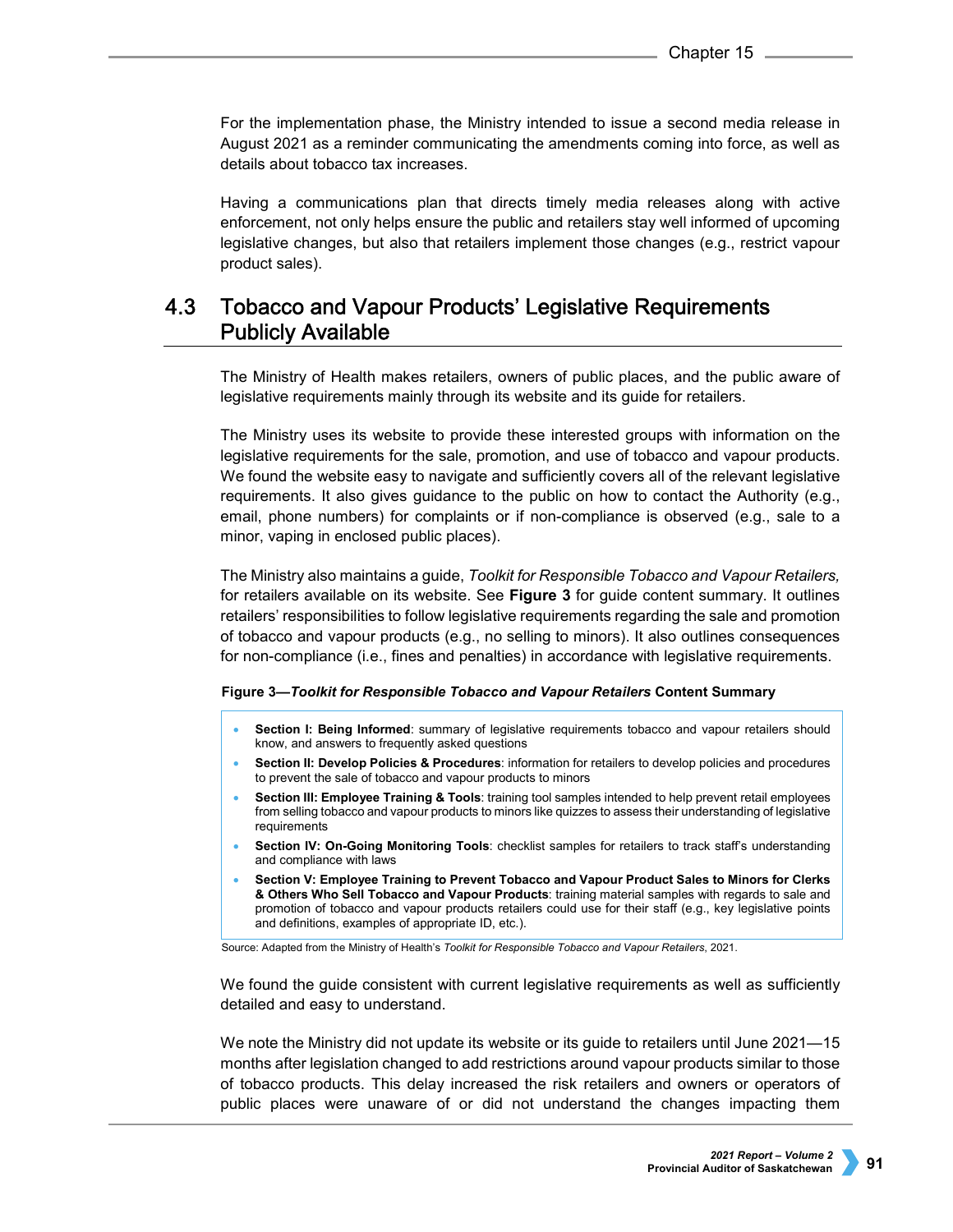(e.g., retail locations displaying vapour products). However, the Ministry mitigated this risk by using routine inspections done by tobacco enforcement officers at vapour product retail locations to educate them about the changes (see **Section 4.10**).

The Ministry increases transparency by having current, understandable, and publicly available information for the requirements about the sale, promotion, and use of tobacco and vapour products. This also allows for more retailers, and owners or operators of public places to understand, implement, and follow legislative requirements.

## $4.4$ **Enforcement Guidance Not Maintained to Reflect Current Practices**

The Ministry of Health has not updated its Enforcement Manual to reflect the accountability structure between the Ministry and the Saskatchewan Health Authority, or current inspection practices.

The Environmental Health Unit within the Ministry is responsible for legislation and monitoring the enforcement of legislative requirements for tobacco and vapour products. The Minister of Health appointed three qualified tobacco enforcement officers, employed by the Authority, to conduct retail inspections for compliance with legislation (e.g., prohibiting display of tobacco and vapour products in a retail business where youth have access).[18](#page-7-0),[19](#page-7-1)

Also, as part of their duties, tobacco enforcement officers administer a youth test shopper program to ensure retailers comply with restrictions on the sale of tobacco and vapour products to youth under 18 years of age. The test shopper program engages minors, with tobacco enforcement officer support (e.g., the officer waits in the vehicle while two youth enter the retail location), to pose as shoppers without identification to assess whether a retailer will sell them tobacco or vapour products.

The Ministry maintains the Enforcement Manual for the Authority's tobacco enforcement officers. The Manual generally outlines powers and responsibilities for tobacco enforcement officers under the Act and Regulations. However, the Manual is outdated (last updated in 2018).

We found the Manual:

- Does not reflect current inspection practices. The manual notes tobacco enforcement officers are to complete inspections on a complaint basis. In practice, the Ministry expects tobacco enforcement officers to inspect retail locations annually. It also does not reference the youth test shopper program, which started in 2014.
- Does not set out the reporting or accountability structure between the Ministry and the Authority (e.g., no indication of the Ministry's ultimate responsibility for the tobacco and vapour enforcement program or the Authority's responsibilities about enforcing the legislative requirements and reporting to the Ministry).

<sup>&</sup>lt;sup>18</sup> The latest Minister's Order to appoint tobacco enforcement officers was signed in September 2020.<br><sup>19</sup> The Ministry of Health expects the tobacco enforcement officers to have a post-secondary education in any field an

<span id="page-7-1"></span><span id="page-7-0"></span>enforcement experience and on-the-job training; all three officers met these requirements. During our interviews, all three officers showed understanding and knowledge about inspections and enforcement activities.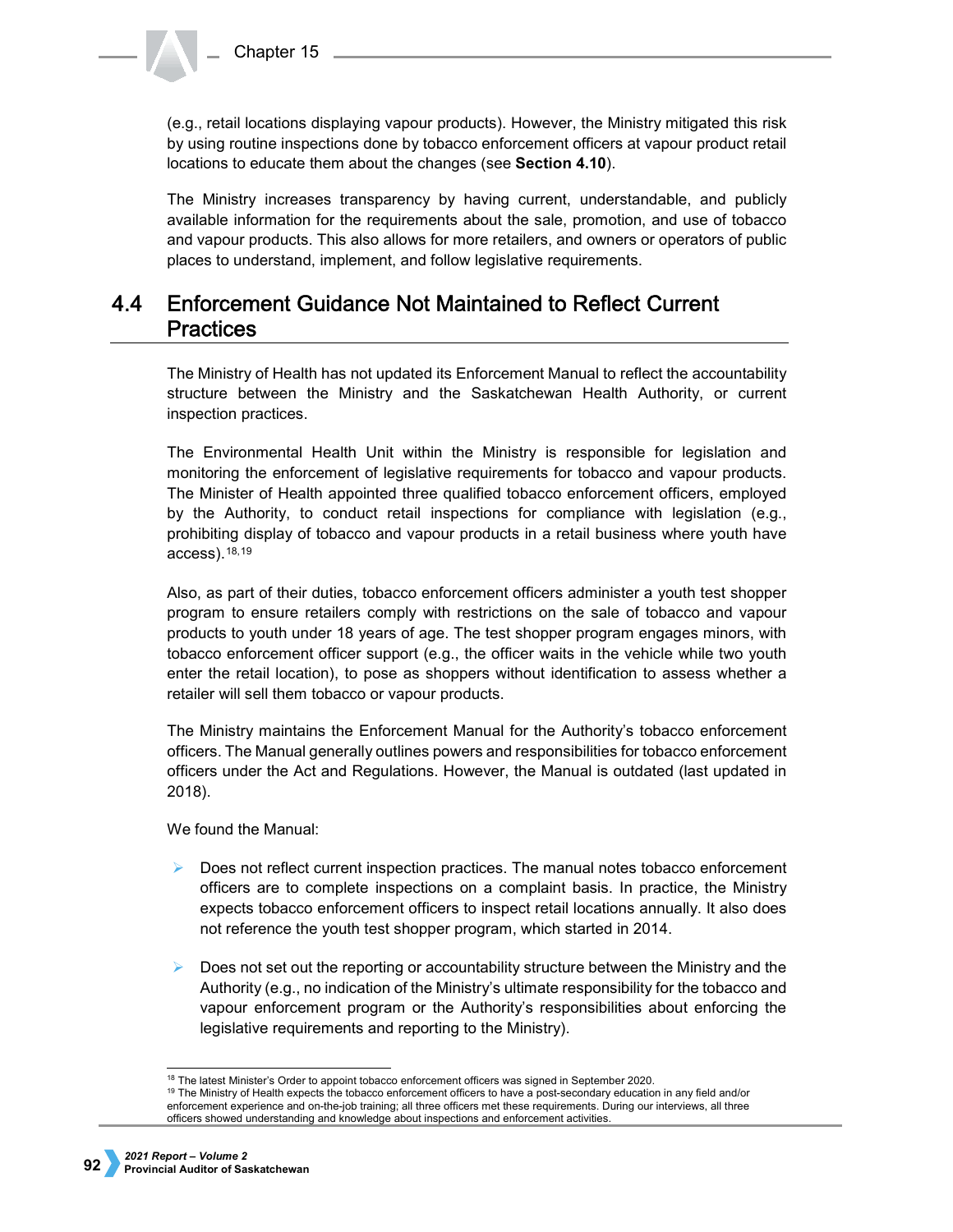$\triangleright$  Does not reflect the current structure of the Authority (i.e., former regional health authorities referenced).

Without clearly outlining roles and responsibilities as well as clarifying the accountability structure between the Ministry and the Authority for the tobacco and vapour control program, there is a risk for a lack of understanding around responsibilities and roles, especially in the case of staff turnover.

**1. We recommend the Ministry of Health update its Enforcement Manual to reflect the structure, accountability, and inspection practices for the tobacco and vapour control program.**

#### 4.5 List of Retail Locations Incomplete

The Ministry of Health does not have a complete list of tobacco and vapour retail locations subject to inspection.

The Ministry uses an IT system to track retail locations and associated inspection results. At June 2021, the IT system had 1,245 retail locations (48 are specialized vape shops) selling tobacco and vapour products across Saskatchewan.<sup>[20](#page-8-0)</sup> The IT system assigns each tobacco enforcement officer retail locations to inspect. Of the three tobacco enforcement officers employed, two Regina officers are responsible for retail inspections in southern Saskatchewan (56% of retail locations), while one Saskatoon officer is responsible for inspections in central and northern Saskatchewan (44% of retail locations). Given the amount of working days in a year and annual retail inspection expectations by the Ministry, this equates to each officer inspecting two to three retail locations per day for each type of inspection (routine and youth test shopper inspections).

The Ministry currently uses an informal process for adding and removing retail locations from its IT system. It relies on tobacco enforcement officers to identify any new or closed tobacco and vapour retail locations while in various communities conducting inspections and update the Ministry's IT system.

We found this is not a reliable mechanism for the Ministry to know when a new retailer began its operations or when a retail location closed. For example, we attended an inspection at a retail location that received its first routine inspection in May 2021. The tobacco enforcement officer identified and added the retail location to the IT system in 2020. However, the retail location has been open since 2012; therefore, it operated for seven years without a youth test shopper inspection and two years without a routine inspection.[21](#page-8-1) During the first routine inspection, the tobacco enforcement officer noted several minor noncompliances (e.g., the sign for vapour product prices did not conform to regulations, no sign advising legal-age requirements for buying tobacco and vapour products).

During the audit, we also found nine retail locations subject to inspection not in the Ministry's IT system:

 Six specialized vape shops previously inspected by Health Canada enforcement officers in October–December 2019

<span id="page-8-1"></span><span id="page-8-0"></span><sup>&</sup>lt;sup>20</sup> Starting September 1, 2021, only specialized vape shops can sell flavoured vapor products.<br><sup>21</sup> The Ministry started the youth test shopper program in 2014 and routine inspections in 2019.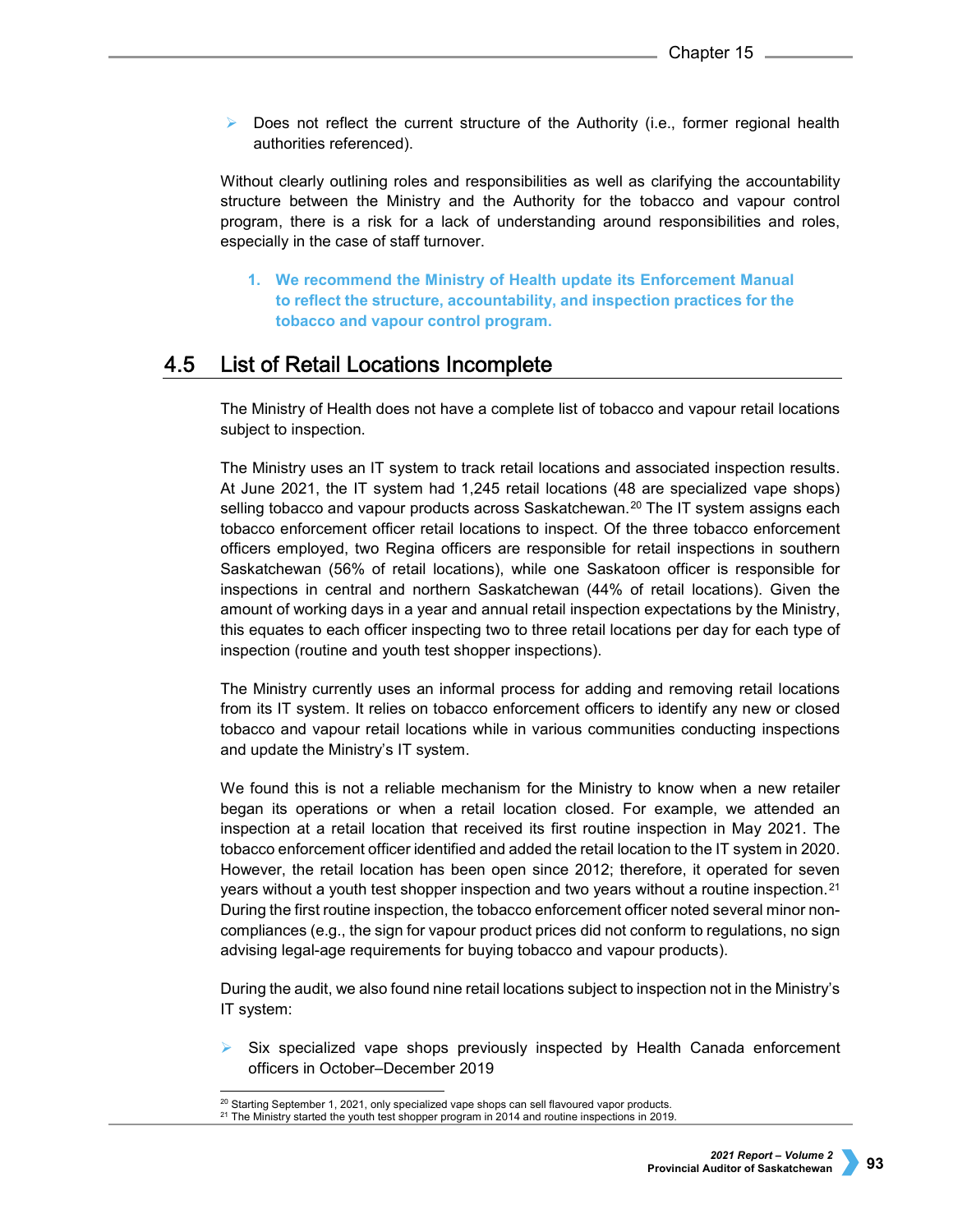$\triangleright$  Three retail locations (two vape shops and one convenience store) that had complaints lodged against them between July 2020 and June 2021

At the time of our testing, the Ministry had not yet added these retail locations to its IT system.

We found other jurisdictions have a more formal process for maintaining a list of retail locations. For example, other provinces (e.g., British Columbia, Manitoba) require retailers to be licensed or registered. This helps ensure all retail locations are tracked and subject to inspection.

Management indicated that by August 31, 2021, the Ministry of Finance, for tax purposes, will require all vapour product retailers to be licensed subject to *The Vapour Products Tax Act.* The Ministry of Health could use this licensing information to help confirm it has a complete vapour product retail locations list in its IT system.

Without a complete list of retail locations, the Ministry does not know how many retail locations selling tobacco and vapour products remain uninspected and how many are noncompliant (e.g., selling tobacco and vapour products to minors).

**2. We recommend the Ministry of Health establish a formalized process to maintain a complete list of retail locations that sell tobacco and vapour products.**

#### Annual Youth Test Shopper Inspections Not Done as Required 4.6

Tobacco enforcement officers do not conduct youth test shopper inspections annually as required by the Ministry of Health.

In 2014, the Ministry of Health implemented the youth test shopper program. The purpose of the program is to have minors attempt to buy tobacco or vapour products at a retail location. The Saskatchewan Health Authority employs about 10–12 youth for the program each year. Tobacco enforcement officers usually bring two youths aged 15–17 years to each inspection.

The Ministry of Health uses standard operating procedures for the youth test shopper program. The procedures provide tobacco enforcement officers with clear, detailed, stepby-step guidance to complete and record youth test shopper inspections in the Ministry's IT system. For example, officers complete the inspection checklist in the IT system and attach the report that youth fill out noting whether the retailer sold them products.

We found the Ministry did not update its inspection procedures requiring annual inspections with youth shoppers at vapour product retail locations until June 2021—15 months after the new legislative requirements for vapour products came into effect in February 2020. Management indicated the delay was due to responding to the COVID-19 pandemic.

Even though the Ministry did not release timely guidance to the Authority on requiring youth test shopper inspections at specialized vape shops, tobacco enforcement officers performed youth test shopper inspections at 12 of the 48 vape shops in its IT system in 2020–21 (one was non-compliant).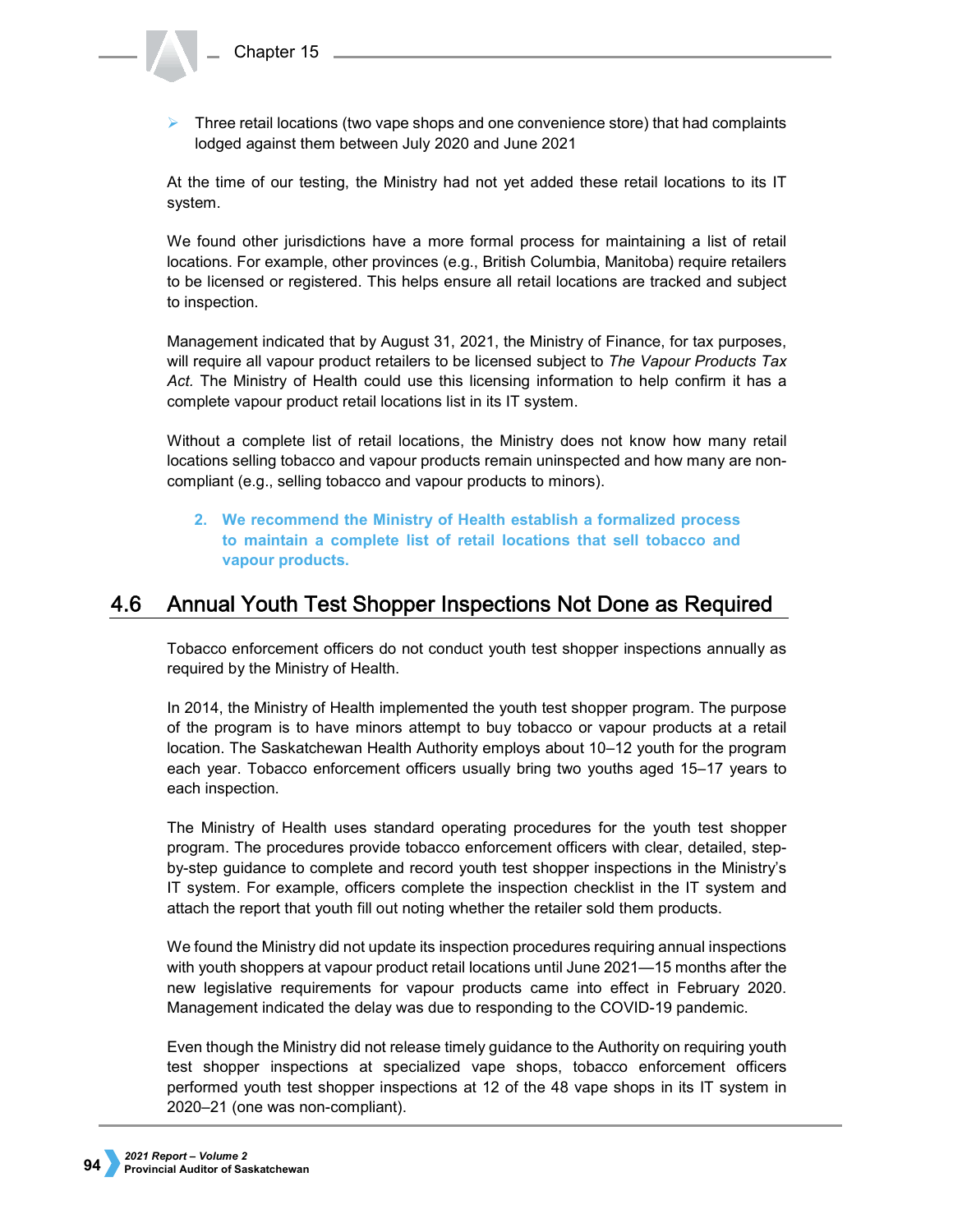The Ministry requires tobacco enforcement officers to conduct annual youth test shopper inspections. We found other jurisdictions follow a similar process (e.g., British Columbia).

As shown in **Figure 4**, tobacco enforcement officers do not perform youth test shopper inspections each year as expected.[22](#page-10-0) In 2020–21, officers did not inspect 12% of retail locations (2019–20: 5%; 2018–19: 14%). Due to the COVID-19 pandemic, officers did not conduct inspections from March to June 2020 resulting in a higher number of uninspected retail locations compared to 2019–20.

| Year        | <b>Number of Retail</b><br>Locations <sup>A</sup> | <b>Retail Locations</b><br><b>Inspected</b> | <b>Number of Retail</b><br><b>Locations Not</b><br><b>Inspected</b> | <b>Percentage of</b><br><b>Retail Locations</b><br><b>Not Inspected</b> |
|-------------|---------------------------------------------------|---------------------------------------------|---------------------------------------------------------------------|-------------------------------------------------------------------------|
| 2018-19     | 1.082                                             | 935                                         | 147                                                                 | 14%                                                                     |
| 2019-20     | 1.037                                             | 985                                         | 52                                                                  | 5%                                                                      |
| $2020 - 21$ | 1.041                                             | 915                                         | 126                                                                 | 12%                                                                     |

## **Figure 4—Number of Retail Locations Receiving Youth Test Shopper Inspections**

Source: Adapted from information provided by the Ministry of Health.

A Note that the youth test shopper program is not done in the far north due to logistics (e.g., current test shoppers would have to stay overnight in order to reach those communities).

In our testing of 30 youth test shopper inspections, we found 11 retail locations not inspected yearly (time between inspections ranged from between 13 and 24 months). We found the inspection checklists, along with the youth test shopper reports, properly completed in the IT system for each of the 30 youth test shopper inspections tested.

Our analysis of inspection records between April 2019 and March 2021 found similar results. Tobacco enforcement officers inspected 339 retail locations later than 12 months (inspection periods ranged between 13 and 24 months).

Not performing youth test shopper inspections at all retail locations as expected increases the risk that retailers who do not comply with the law (i.e., selling tobacco or vapour products to minors) continue to sell to minors for extended periods of time.

**3. We recommend the Ministry of Health work with the Saskatchewan Health Authority to conduct required youth test shopper inspections of retail locations that sell tobacco and vapour products.**

## 4.7 Untimely Reinspections of Retail Locations Selling Tobacco or **Vapour Products to Youth**

Tobacco enforcement officers do not complete all reinspections in a timely manner for retail locations that sold tobacco or vapour products to youth.

If, during a youth test shopper inspection, a retailer sells tobacco or vapour products to the minor, the Ministry expects tobacco enforcement officers to reinspect that retail location to assess for further non-compliance. In cases of additional sales and subsequent noncompliance, the officers issue fines in the amount of \$250 to the individual who sold the tobacco or vapour product (see **Section 4.9**). At March 31, 2021, the Ministry required

<span id="page-10-0"></span> $^{22}$  Results do not include specialized vape shops as the Ministry did not provide guidance for inspecting vape shops until June 2021.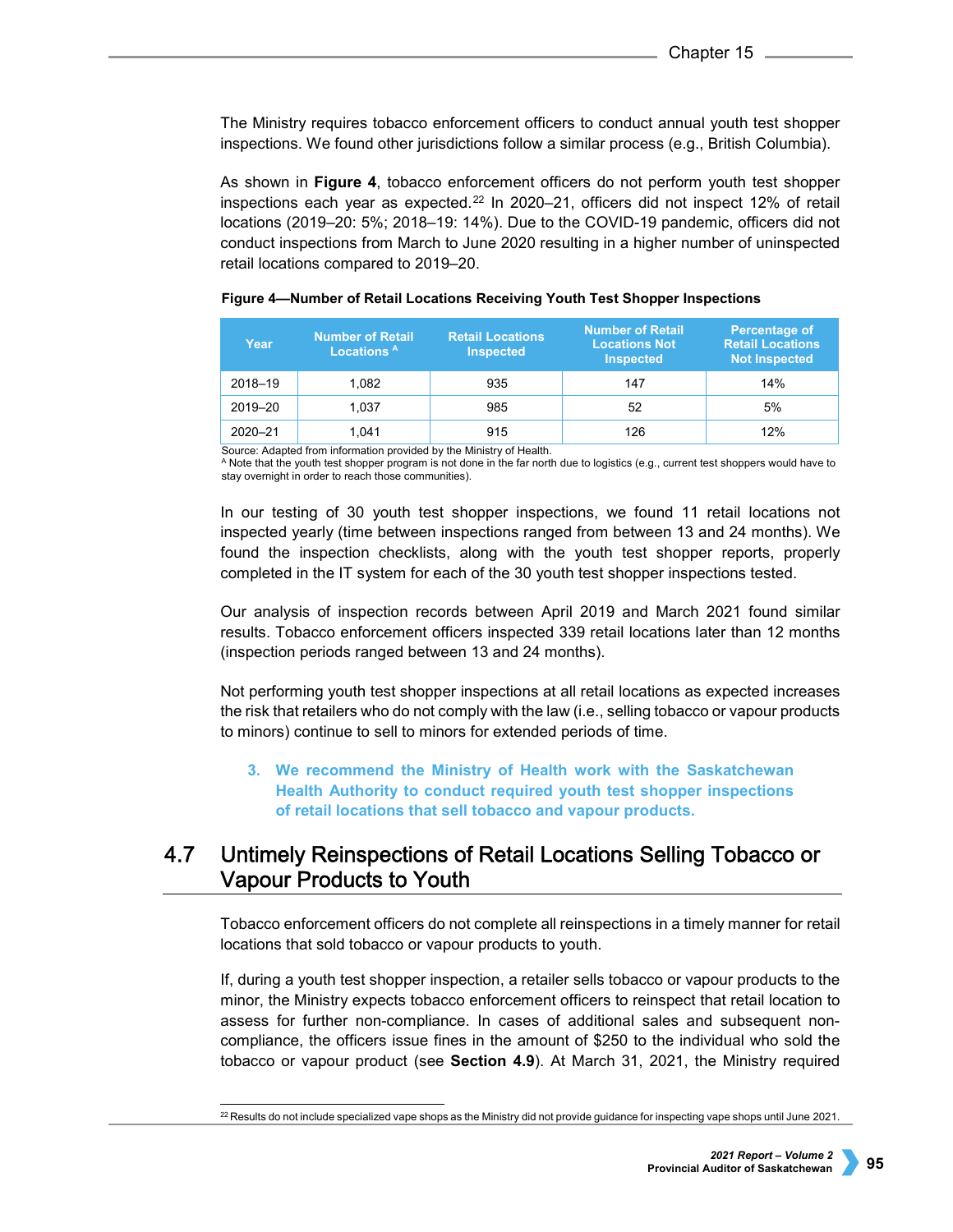officers to reinspect retail locations within three to six months after the initial, non-compliant sale to minors.

Our analysis of inspection records between April 2019 and March 2021 showed officers did not promptly reinspect retail locations that previously sold to youth (e.g., within six months). Out of 225 non-compliant retail locations (i.e., retailers who sold tobacco or vapour products to minors), we found officers reinspected approximately 55% of those retail locations after six months (ranging from seven to 24 months after the original inspection date).

Our analysis also found 17 retail locations that continued to sell tobacco or vapour products to minors (i.e., sold to youth two or more times). Officers did not reinspect these noncompliant retail locations within six months as required (reinspections ranged between seven and 21 months after the previous inspection date).

Additionally, we found five retail locations not reinspected within six months:

- $\triangleright$  Four retail locations were reinspected after six months (between seven and nine months after initial inspection date), which was later than expected, but found to be compliant
- $\triangleright$  One retail location was not reinspected at the time of our testing (May 2021); nine months since initial inspection

In June 2021, the Ministry updated its procedures requiring officers to reinspect noncompliant retail locations within six to 12 months (rather than three to six months). Good practice recommends more frequent inspections for previously non-compliant retail locations (e.g., Saskatchewan Liquor and Gaming Authority requires non-compliant liquor establishments reinspected every three months).<sup>[23](#page-11-0)</sup>

Without reinspecting non-compliant retail locations in a timely manner (i.e., six months), the risk retailers will continue to sell tobacco or vapour products to youth without consequences (e.g., fines) increases. Furthermore, this compounds the risk of youth exposure to the harmful effects of tobacco and vapour products, including addiction.

**4. We recommend the Ministry of Health work with the Saskatchewan Health Authority to reinspect retail locations that sell tobacco and vapour products to youth in a timely manner.**

#### $4.8$ Retailers Selling to Youth Not Warned in a Timely Manner

Tobacco enforcement officers do not always deliver warning letters and notices of violations as required when officers find retailers selling tobacco or vapour products to youth during inspections.

In cases of a first offence where retailers sell tobacco or vapour products to youth, the Ministry requires tobacco enforcement officers to issue warning letters and notices of violation. These letters and notices advise retailers they are breaking the law and, if further non-compliance continues, fines will follow.

<span id="page-11-0"></span> $^{23}$  Studies have shown that retailer compliance is higher when legislation is actively enforced. Active enforcement requires conducting regular compliance checks with retailers. Diemert L, Dubray J, Babayan A, Schwartz R. (2013). *Strategies affecting tobacco vendor compliance with youth access laws. A review of the literature*. Toronto: Ontario Tobacco Research Unit.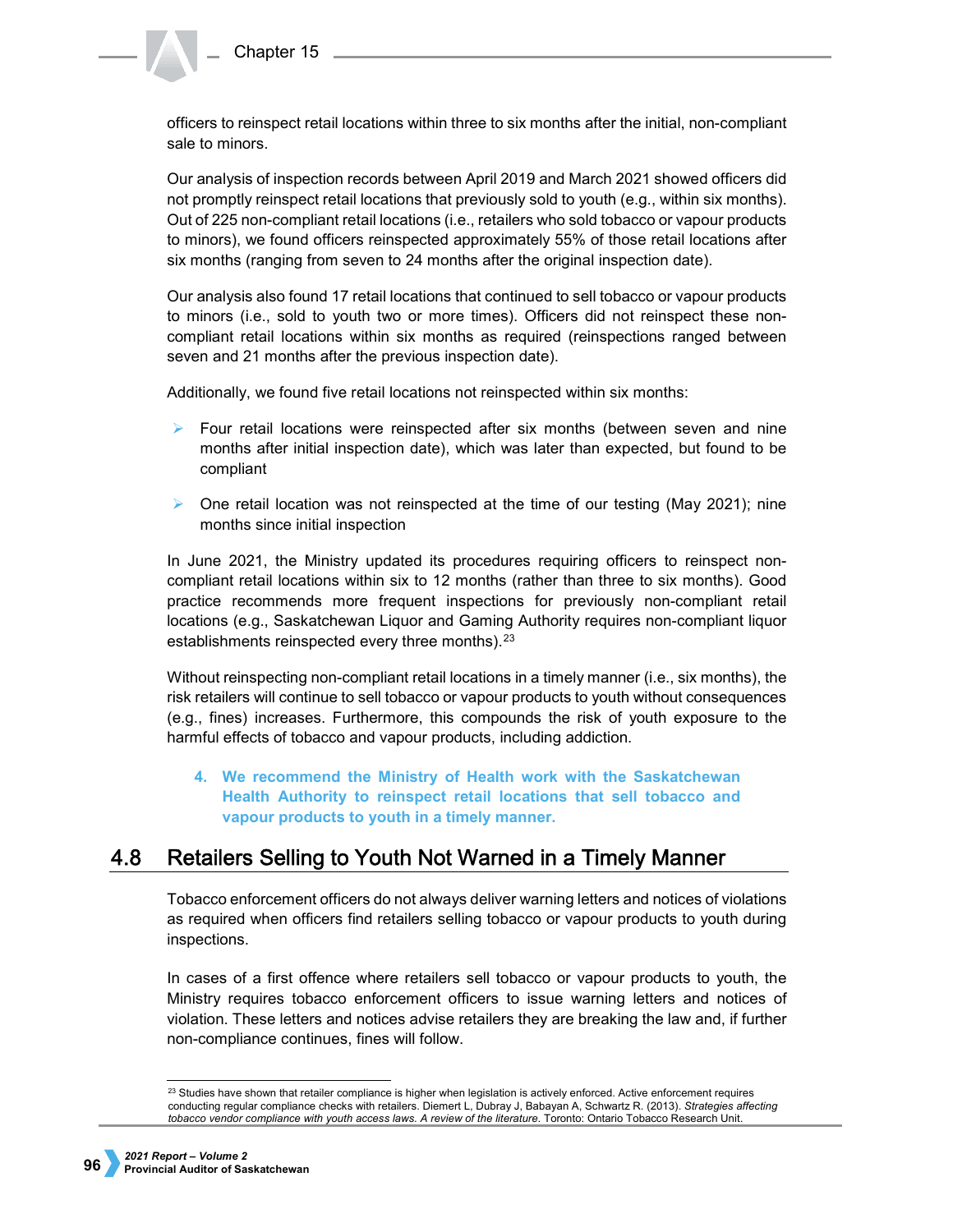At March 31, 2021, in its procedures, the Ministry required officers to deliver warning letters and notices of violations within three weeks of inspection. In June 2021, the Ministry removed this timeframe, and expects officers to deliver these documents as soon as possible.

We found officers did not deliver warning letters and notices of violation promptly. Our testing of 15 non-compliant retailers found:

- Five retailers did not receive warning letters and notices of violations within three weeks (receipt ranged between four and nine weeks after the violation occurred).
- $\triangleright$  One retailer did not receive a warning letter and notice of violation at all. The officer reinspected the retailer six months later and found them to be compliant (i.e., no sale to minors occurred at reinspection).

Delayed delivery of warning letters and notices of violation increases the risk that retailers may continue breaking the law by selling to minors.

**5. We recommend the Ministry of Health work with the Saskatchewan Health Authority to deliver warning letters and notices of violation to non-complaint retailers selling tobacco or vapour products to minors in a reasonable timeframe.** 

#### 4.9 Tickets Issued to Retailers Continuing to Sell to Youth

Tobacco enforcement officers issue summary offence tickets to retailers and their employees who continue to sell tobacco or vapour products to youth.<sup>[24](#page-12-0)</sup>

The youth test shopper inspections identify instances of non-compliance. When retailers and their employees continue to sell (i.e., second offence, subsequent non-compliance) tobacco or vapour products to youth, tobacco enforcement officers issue summary offence tickets under *The Summary Offences Procedure Act, 1990*, to non-compliant retailers. The Ministry of Health expects officers to issue the tickets within one week of the inspection that noted non-compliance.

If continued non-compliance persists, officers can escalate the matter. Officers will ticket the corporation (i.e., retailer) at a higher fine (\$500), rather than an employee who sold the tobacco or vapour product (\$250). If required, a court can also assess higher penalties up to \$50,000 based on the number of offences.

In 2020–21, tobacco enforcement officers issued 28 summary offence tickets (2019–20: eight; 2018–19: eight).

Our testing of 15 non-compliant retailers found two non-compliant retailers selling to minors during the previous youth test shopper inspection. At the most recent inspection, officers found the retailer sold tobacco or vapour products to youth again, upon which the officers appropriately issued tickets to the retailers the same day.

<span id="page-12-0"></span><sup>&</sup>lt;sup>24</sup> Summary offence tickets are issued for certain health and safety violations.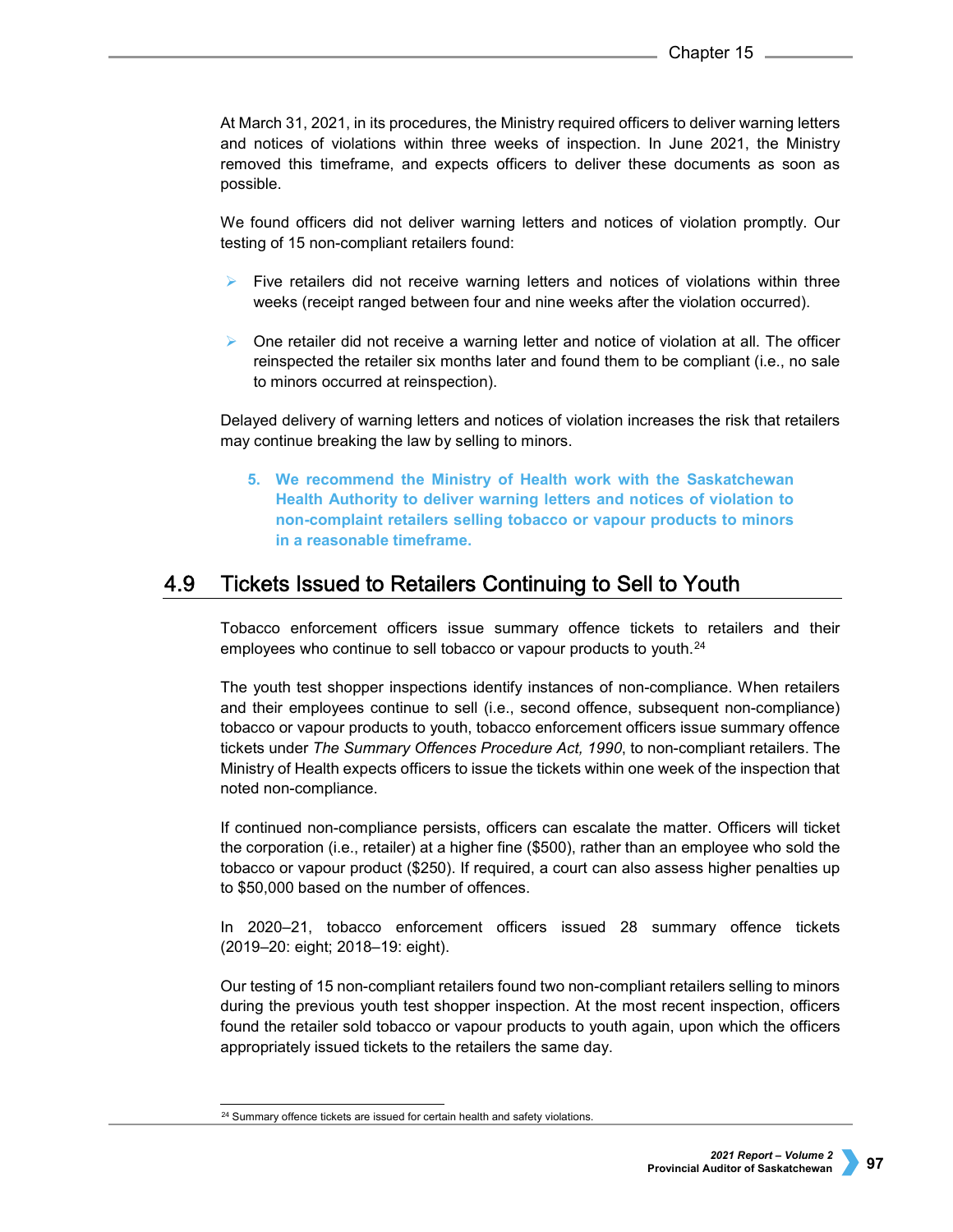In addition, our analysis of inspection records between April 2019 and March 2021 identified 17 retail locations that sold tobacco or vapour products to youth two or more times:

- $\triangleright$  Two retail locations changed owners since the previous inspection. Therefore, officers appropriately issued notices of violation and warning letters to educate the new owners on the legislative requirements.
- $\triangleright$  Fifteen other retailers appropriately received summary offence tickets within one week. All tickets included the appropriate fines.

Our analysis also found one retailer who sold tobacco or vapour products to youth during the last three inspections. Management indicated that, if at the next inspection, the retailer sells to youth again, the officer will issue a higher fine ticket to the corporation instead of to the retailer's employee. However, we noted at the time of our testing, reinspection for that retail location had not yet occurred; a full nine months after the previous inspection identifying non-compliance. See **Section 4.7** for our recommendation related to reinspecting non-compliant retail locations in a timely manner.

We found no cases where the Ministry took retailers to court.

Having timely enforcement (i.e., issuing tickets to non-compliant retailers) reiterates consequences for non-compliant actions and for breaking the law. It may also help decrease the risk of retailers continuing to sell tobacco or vapour products to minors. This will, in turn, help prevent youth exposure to the harmful risks from tobacco and vapour products.

# 4.10 Routine Inspections Educational

The Ministry of Health has tobacco enforcement officers educate retailers on the legislative requirements for the sale, use, and promotion of tobacco and vapour products during routine inspections.

In February 2019, the Ministry began conducting routine (i.e., annual) inspections in addition to the youth test shopper program that began in 2014. The Ministry expects officers to educate retailers on legislative requirements during routine inspections. In June 2021, the Ministry formalized the inspection process by creating procedures for officers to follow during routine inspections.

During routine inspections, officers assess retailers' compliance with legislative requirements (e.g., appropriate promotion and signage for tobacco and vapour products) by walking through the retail location (e.g., convenience store, gas station) with the manager or operator. The officers educate the retailers on the requirements and what needs to be corrected, if anything, to reach compliance.

For example, if the required sticker stating it is illegal to sell tobacco or vapour products to persons under 18 years old is missing, the officer will provide the retailer with the sticker and ensure it is applied in the appropriate place (e.g., on the side of the till). During routine visits, officers can also provide or direct retailers to the *Toolkit for Responsible Tobacco and Vapour Retailers* if needed.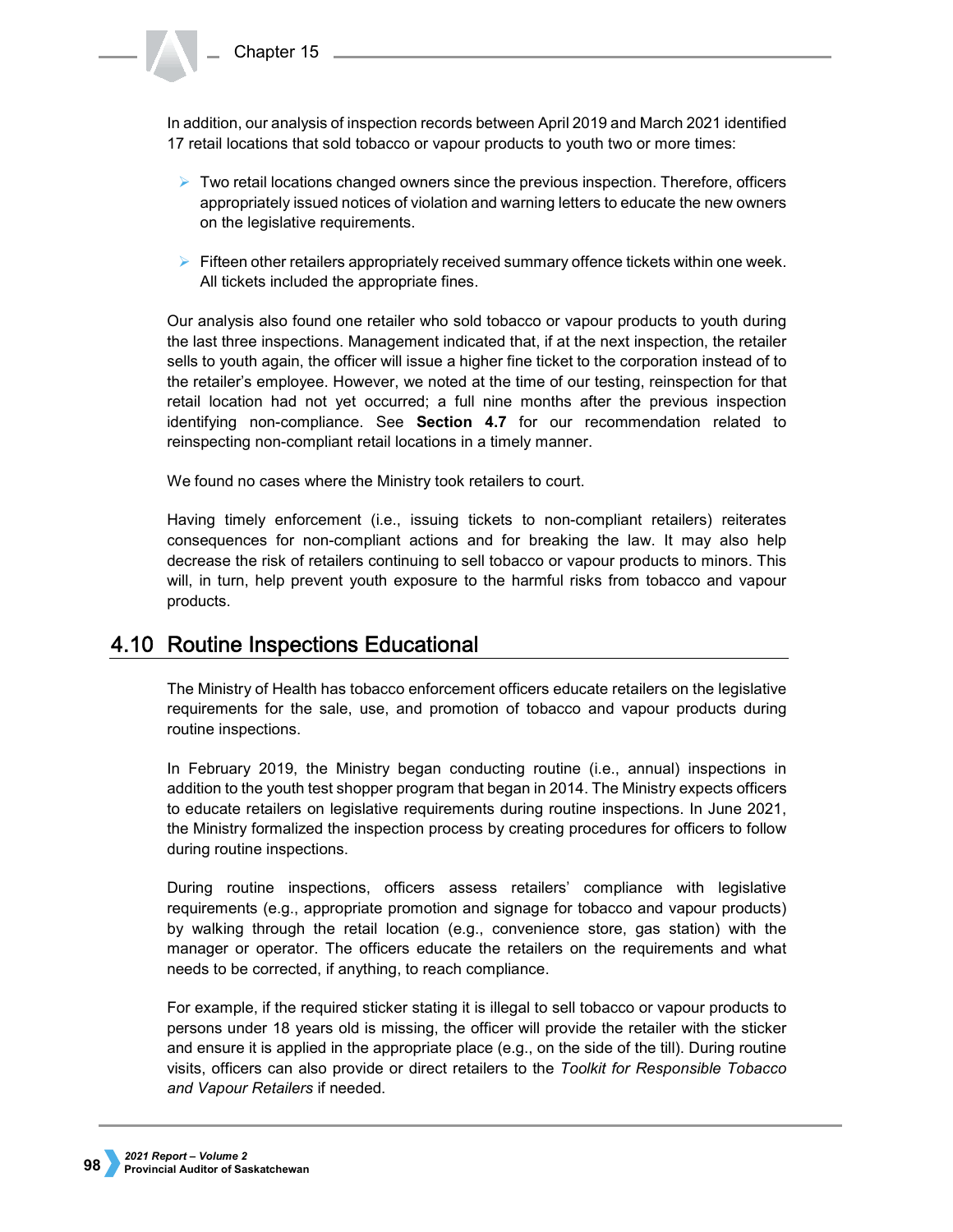We found other jurisdictions (e.g., Manitoba, British Columbia) also use the educational approach during routine inspections.

We accompanied officers during five routine inspections and found they educated retailers on legislative requirements. If the retailer was non-compliant, the officers noted which corrections were needed to reach compliance. The officers also appropriately completed the inspection checklists in the IT system.

However, not all retailers in the province will receive education on legislative requirements if the Ministry does not have a complete list of retail locations (see **Section 4.5**) and routine inspections are not done frequently (see **Section 4.11**).

Providing education during routine inspections helps foster a culture of compliance and enhance retailers' understanding of the legislative requirements before escalating enforcement action on identified non-compliance.

# 4.11 Frequency of Routine Inspections Not Risk Based

The Ministry of Health has not set a formal requirement for the frequency of routine inspections at retail locations that sell tobacco and vapour products. Informally, the Ministry expects tobacco enforcement officers to complete routine inspections on an annual basis rather than based on risk (e.g., historically non-compliant retail locations).

At March 2021, the Ministry had not documented its expectations for the frequency of routine inspections that aligned with current practice. Rather, it informally expected tobacco enforcement officers to complete routine inspections annually on each retail location in its IT system, and officers attempted to meet this expectation. As we note in **Section 4.4**, the Ministry has not updated its enforcement manual since in 2018, and the manual indicated officers should conduct inspections on a complaint basis.

Similar to youth test shopper inspections, our analysis of routine inspections conducted between April 2019 and March 2021 found officers did not complete annual inspections at all retail locations in the Ministry's IT system. As shown in **Figure 5**, officers did not inspect 19% of retail locations in 2020–21 (2019–20: 27%).

| <b>Routine</b><br><b>Inspection</b><br>Year | <b>Retail</b><br>Locations <sup>A</sup> | <b>Retail Locations</b><br><b>Inspected</b> | <b>Retail Locations Not</b><br><b>Inspected</b> | <b>Percentage of Retail</b><br><b>Locations Not</b><br><b>Inspected</b> |
|---------------------------------------------|-----------------------------------------|---------------------------------------------|-------------------------------------------------|-------------------------------------------------------------------------|
| 2019-20                                     | 1.187                                   | 866                                         | 321                                             | 27%                                                                     |
| $2020 - 21$                                 | 1.197                                   | 973                                         | 224                                             | 19%                                                                     |

## **Figure 5—Annual Routine Inspections at Retail Locations**

Source: Adapted from information provided by the Ministry of Health.

<sup>A</sup> Number of retail locations does not include an additional 48 specialized vape shops as the Ministry did not require vape shop inspections until June 2021.

In our testing of 30 routine inspections, we found 24 retail locations not inspected yearly (periods between inspections ranged from 13 and 23 months).

Our analysis of inspection records from April 2019 to March 2021 found similar results. Tobacco enforcement officers inspected 492 retail locations later than 12 months (periods between inspections ranged from 13 and 23 months).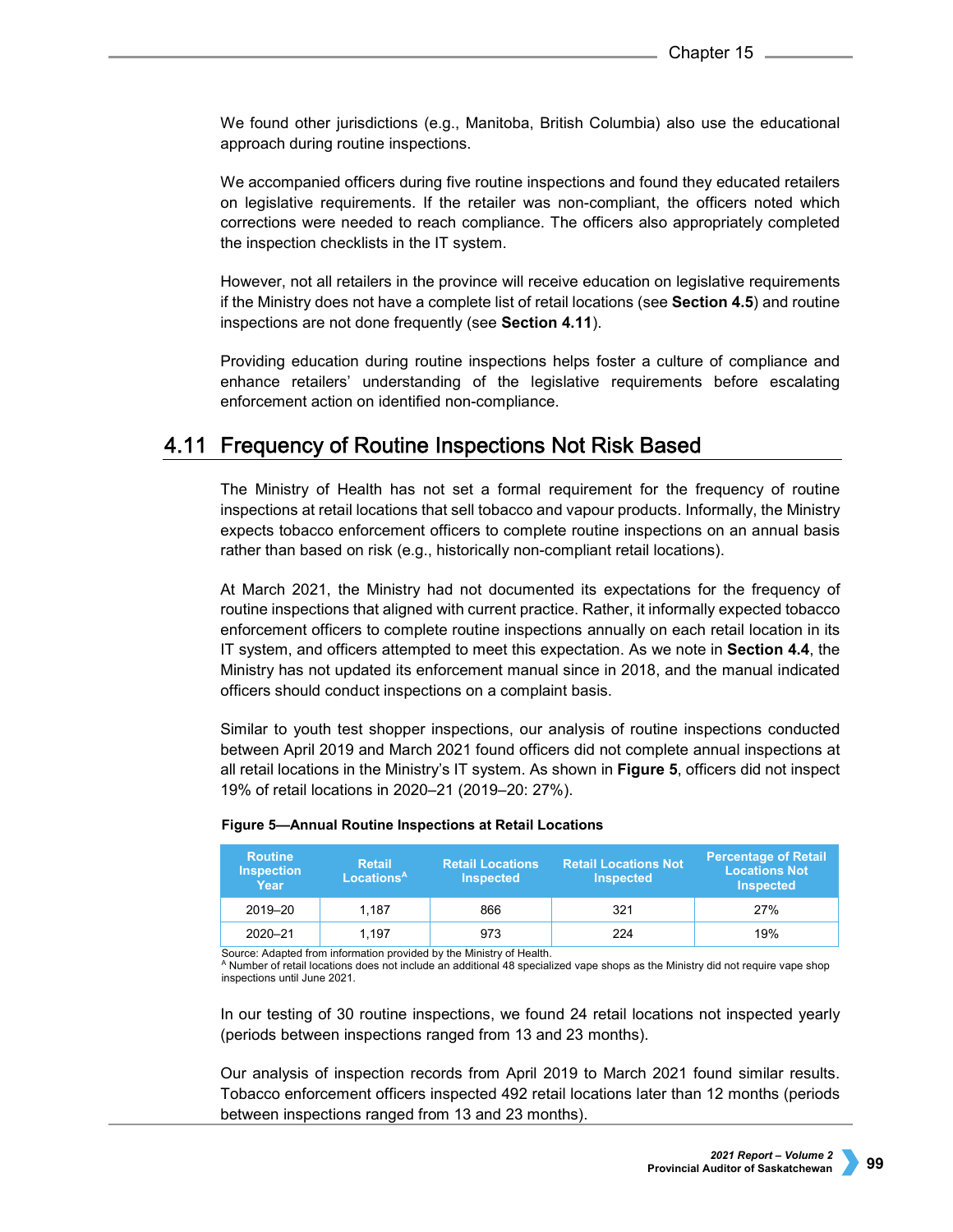In June 2021, the Ministry formalized its procedures for routine inspections including guidance to inspect specialized vape shops (e.g., set written guidance on how to perform inspections). However, the procedures do not specify the frequency for inspections (in practice, done annually).

Even though the Ministry did not provide guidance, officers inspected 33 of the 48 vape shops in 2020–21. The Ministry's checklist that officers used during routine inspections in that period adequately reflected the new legislative requirements (i.e., the checklist in the IT system was updated at the time the revised legislation was introduced).

The Ministry needs to consider whether its expectation for annual routine inspections is attainable with the number of tobacco enforcement officers employed compared to the location and number of retail locations in the province, or if it should consider a risk-based approach for routine inspections. For example, British Columbia's Ministry of Health mandates routine inspections at least every two years, but strives for one inspection per retail location every year. As shown in **Figure 6**, British Columbia also provides some guidance to health authorities on the frequency of routine inspections.

# **Figure 6—British Columbia's Guidance on the Frequency of Routine Inspections**

Considerations for inspection frequency by health authorities may include:

- Whether the retail location is newly in business
- Retailer compliance history, including past contravention(s) and a retailer's placement on the progressive enforcement model [Progressive enforcement model—educate first, warnings second and fines to follow]
- Future compliance likelihood

Factors affecting inspections may include limitations on resources by health authorities such as geographic location or staffing levels.

Source: Adapted from British Columbia's Ministry of Health, *Compliance and Enforcement Policy Manual*.

Lack of clear rationale and guidance for routine inspection frequency, increases the risk of inconsistent inspection practices and improper assessment of officer capacity to complete inspections as expected.

# **6. We recommend the Ministry of Health set a reasonable frequency for conducting periodic routine inspections at retail locations that sell tobacco and vapour products.**

# 4.12 Timely Follow Up on Non-Compliant Retailers

The Ministry of Health does not provide guidance to tobacco enforcement officers on when to follow up on non-compliant retail locations identified during routine inspections. However, in practice, officers follow up in a timely manner (i.e., three to six months after the noncompliance occurred).

After a routine inspection, the officer provides an inspection report to the retailer. The report outlines areas of compliance and non-compliance with the legislative requirements. See **Figure 7** for the areas officers assess during routine inspections.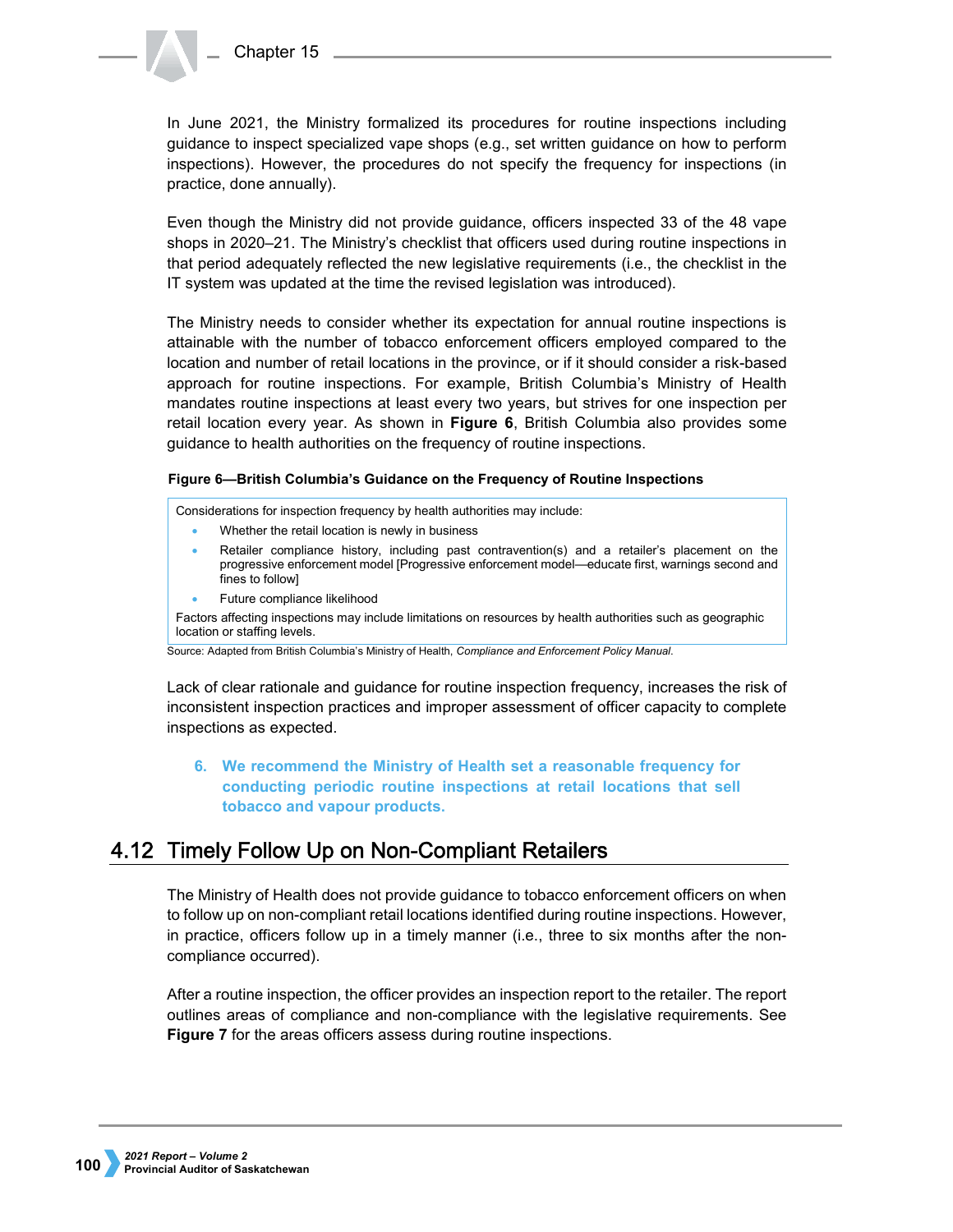# **Figure 7—Areas/Activities Assessed at Retail Locations during Routine Inspections**

- Sale of tobacco or vapour products to youth
- Sale of cigarettes in small quantities
- Tobacco and vapour promotion
- Display of tobacco or vapour products • Signage listing tobacco and vapour products
- Signs respecting legal age
- Signs respecting the prohibition of smoking and vaping
- Posting sign required by prohibition order
- Sale in prohibited places
- Vending machines

Source: Adapted from the Saskatchewan Health Authority's *Tobacco Retailer Inspection Report*.

If a retailer corrects the non-compliance issue while the officer is on-site, the officer notes the retail location as compliant on the report. However, if the retailer is unable to correct the non-compliance issue while the officer is on site (e.g., unable to cover tobacco or vapour products), the officer must follow up to reassess compliance.

The Ministry has not set guidance for officers on how soon to reinspect retail locations after officers identify non-compliance during routine inspections.

For the 16 routine inspections we tested where officers identified non-compliance issues (i.e., one or more), we found:

- Ten retailers corrected the non-compliance issues during inspections (e.g., covered displayed vapour products, removed promotion poster)
- Six retailers did not correct non-compliance issues during inspections
	- Three retail locations received a follow-up inspection within a month; found to be compliant
	- Two retail locations had not received a follow-up inspection at the time of our testing (May 2021) with one and three months passing respectively since initial routine inspection.
	- One retailer did not receive an inspection report after the officer reinspected the retail location. The officer indicated a follow-up inspection occurred within a month after the identified non-compliance and the retailer addressed the issue.

Overall, officers follow up with non-compliant retailers within three to six months, which is comparable to formal guidance for youth test shopper inspections, but good practice indicates written guidance is necessary. Written guidance would clearly convey Ministry expectations for continual follow-ups for non-compliant retailers in a certain timeframe. This would also allow the Ministry to assess whether officers meet follow-up expectations.

# 4.13 Complaints Not Always Addressed Promptly or Followed Up

The Ministry of Health does not provide written guidance to tobacco enforcement officers on how to handle complaints related to the sale of tobacco and vapour products. Moreover, officers inconsistently follow up on and resolve complaints.

The public may direct complaints about the sale or promotion of tobacco or vapour products to the Saskatchewan Health Authority via email, phone call, or in person. The Ministry's IT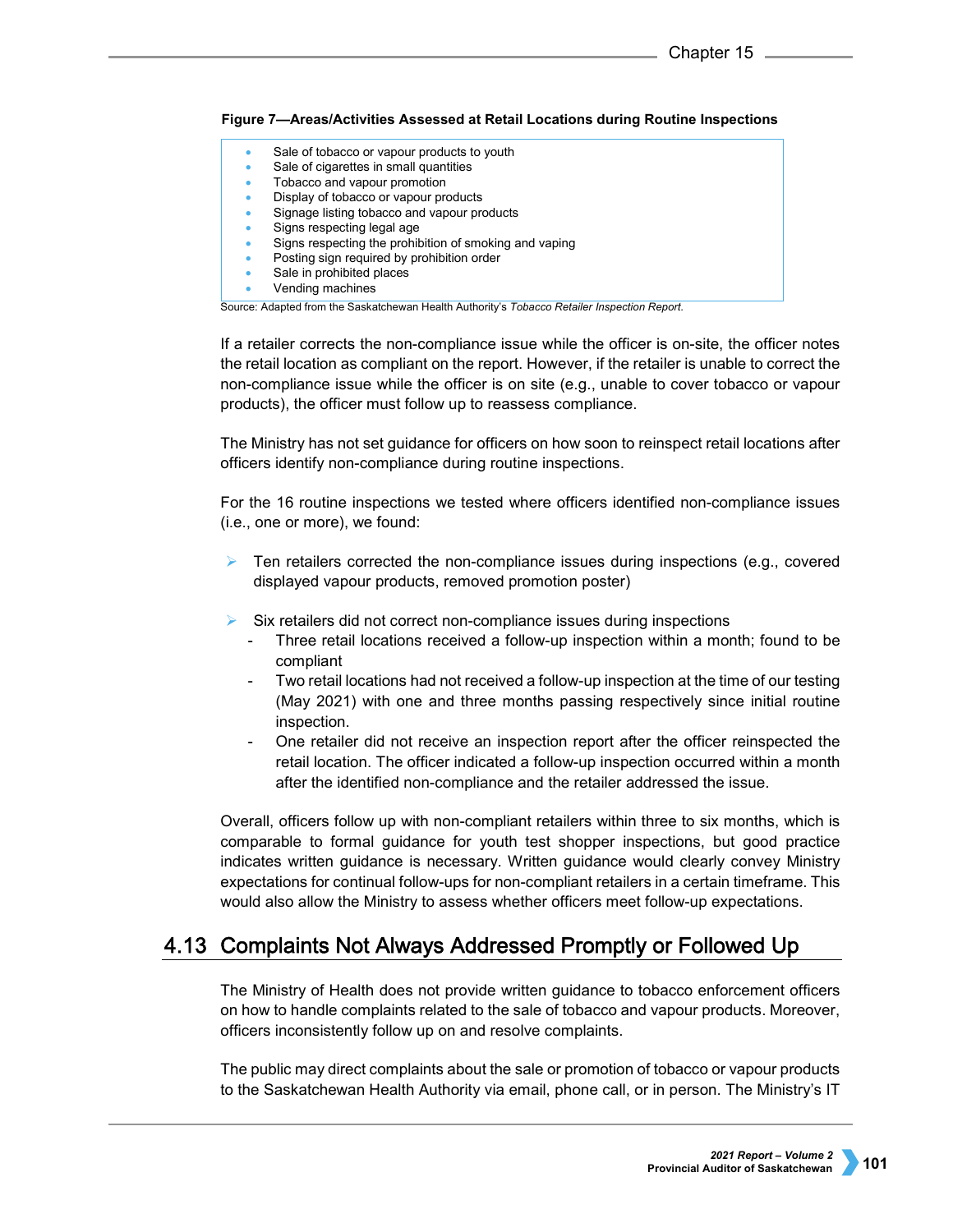system is used to log all complaints and then assigns a tobacco enforcement officer to follow up.

The Ministry does not provide written expectations on when officers are to follow up on complaints (e.g., inspect retail locations). The Ministry indicated it expects officers to contact retailers about the complaints within 48 hours.

Between July 2020 and June 2021, the Authority received eight complaints related to the sale of tobacco or vapour products to youth. There were no complaints related to the promotion of products.

We tested all eight complaints and found:

- $\triangleright$  Three complaints were followed up within four weeks (range of one to four weeks) of receipt of the complaint. We found one convenience store with a complaint against it not included in the list of retail locations in the Ministry's IT system.
- $\triangleright$  Four complaints received between October 2020 and April 2021 related to two retail locations (three complaints related to the same vape shop retail chain). No evidence (i.e., retailer contacted, retail location inspected) in the IT system existed noting officers addressed the complaints. Officers indicated complaints were not addressed due to the Ministry's lack of direction in inspecting specialized vape shops. We saw evidence of officers seeking guidance from the Ministry on how to proceed. However, the Ministry chose to wait on formally inspecting vape shops until updating the standard operating procedures for youth test shopper inspections (updated in June 2021). Moreover, two of these vape shops with outstanding complaints were not included in the list of retail locations in the Ministry's IT system.
- $\triangleright$  One complaint had no evidence of inspections or contact with the retailer regarding the complaint, yet the IT system indicated the complaint status as closed.

At the time of our testing, the Ministry had not yet added these retail locations to its IT system.

Without written expectations on how to handle complaints, officers may not resolve complaints promptly or consistently. Without proper and timely follow ups on complaints, especially on complaints related to sales to minors, retailers may continue to break the law selling tobacco and vapour products to youth with no consequences.

**7. We recommend the Ministry of Health provide clear guidance to the Saskatchewan Health Authority on handling complaints related to the sale and promotion of tobacco and vapour products.**

# 4.14 Complaints Regarding Tobacco and Vapour Product Use in **Public Places Appropriately Handled**

Saskatchewan Health Authority public health inspectors appropriately follow up on complaints relating to the use of tobacco and vapour products in public places.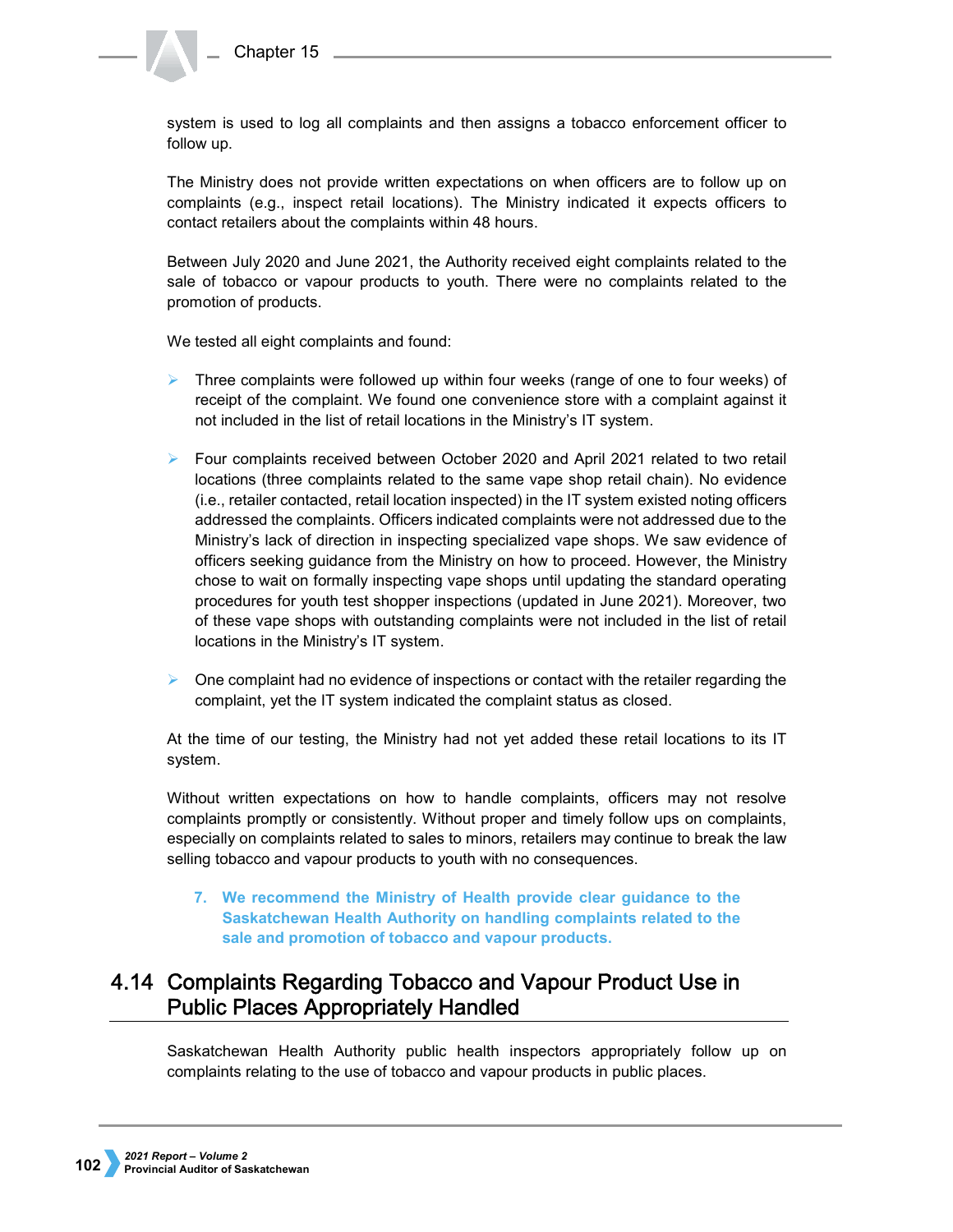Under the Act, tobacco and vapour product sales are prohibited at many places youth frequent, including schools, arcades, theatres, and amusement parks. Also, the Act bans smoking and vaping in indoor public places, on school grounds, and areas within three metres of public doorways, open windows, and air intakes.

The Ministry of Health relies on the Authority's 73 public health inspectors to address noncompliance with smoking or vaping in public. In its Enforcement Manual, the Ministry gives direction for public health inspectors to only inspect a public place resulting from a complaint.

We found using a complaint-based system for assessing compliance with restrictions on tobacco or vapour product use in public consistent with good practice (e.g., as in Manitoba and British Columbia).

The Authority documents complaints in the Ministry's IT system. From July 2020 to June 2021, there were six complaints related to smoking or vaping in public places. For the two complaints we tested, we found both related to someone smoking in a public place. Officers reasonably followed up within two days of complaint receipt (e.g., a phone call or visit to an operator of a public place).

Timely follow up on complaints related to tobacco and vapour product use in public places helps protect the public from the harms associated with second-hand smoke.

# 4.15 'No Smoking' Compliance Observed During Public Place **Inspections**

Public health inspectors assess whether public places comply with tobacco and vapour legislative requirements (i.e., use of tobacco and vapour products).

The Saskatchewan Health Authority's public health inspectors conduct health inspections at public places (e.g., recreational facilities, licenced food establishments).[25](#page-18-0) The Authority indicated that public support for no smoking and no vaping in public places is high and thus public health inspectors do not often observe non-compliance when completing routine health inspections at public places.

If a public health inspector observes non-compliance (e.g., smoke odour, cigarette butts, missing signage for no smoking/no vaping within prescribed distances from public doorways) during a routine inspection, inspectors include comments on their inspection report.

Between April 2020 and June 2021, public health inspectors conducted 21,000 health inspections at various public places. We found only 19 facilities in total (less than 1% of inspected facilities), where some non-compliance related to smoking was noted in the comments section of the inspection checklist in the Ministry's IT system.

<span id="page-18-0"></span><sup>&</sup>lt;sup>25</sup> The objective of health inspections is to prevent injury and illness by reducing physical, chemical and biological hazards. Public health inspectors assess, manage, and communicate health risks to the public. This is achieved through education, inspections, investigations, and enforcement *of The Public Health Act, 1994*. This includes restaurant and other types of food facilities' inspections, communicable disease investigations, and inspection and monitoring of public recreation facilities, public accommodations, water supplies, and sewage disposal systems.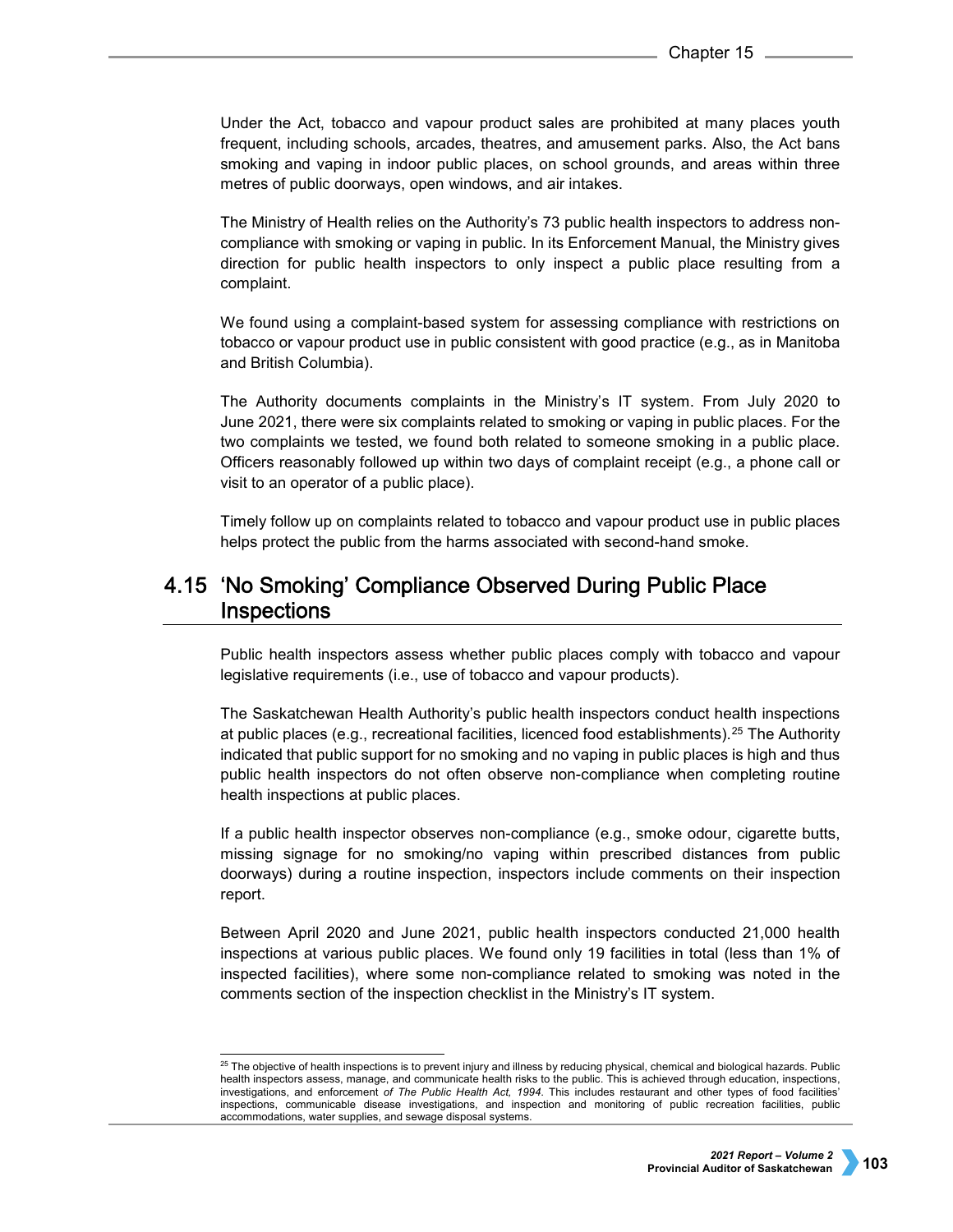Chapter 15

We noted there is no prompt (e.g., question on current checklist) for public health inspectors to document their assessment of tobacco or vapour product use in public places. Having such a question would ensure all public health inspectors consistently assess and note compliance with tobacco and vapour legislative requirements.

# 4.16 Enhanced Reporting on Enforcement Activities Needed

The Ministry of Health reports some statistics on its inspection activities to senior management, but more is required.

On an annual and quarterly basis, the Ministry provides senior management (i.e., Executive Directors) with inspection volume and some non-compliance statistics on both the youth test shopper and routine inspections. See **Figure 8** for the information included in each report for each type of inspection.

## **Figure 8—Information Included in Reports to Senior Management**

Routine Inspections (each broken down by provincial areas): • Total number of tobacco/vapour retail locations • Number of tobacco/vapour retail locations with minimum one routine inspection • Percentage of retail locations with minimum one routine inspection • Total number of inspections Youth Test Shopper Inspections (each broken down by provincial areas) • Total number of tobacco/vapour retail locations • Number of tobacco retail locations visited at least once Percentage of retail locations visited at least once • Total number of youth test shopper visits • Number of non-compliant tobacco retailers • Number of times tobacco products purchased • Number of summary offence tickets issued • Non-compliance rate

Source: Adapted from the Ministry of Health's 2020–21 *Year End Report*.

In its 2020–21 year-end report, the Ministry began outlining the top five non-compliance rates by non-compliance type identified during routine inspections (see **Figure 9**).

|  |  |  |  | Figure 9-Top Five Types of Non-Compliance Identified During Routine Inspections in 2020-21 |  |
|--|--|--|--|--------------------------------------------------------------------------------------------|--|
|  |  |  |  |                                                                                            |  |

| <b>Non-Compliance Type</b>                             | <b>Non-Compliance Percentage</b> |  |  |
|--------------------------------------------------------|----------------------------------|--|--|
| Signs Respecting the Prohibition of Smoking and Vaping | 22.8%                            |  |  |
| Display of Tobacco and Vapour Products                 | 21.0%                            |  |  |
| Signs Respecting Legal Age                             | 16.6%                            |  |  |
| Sales Promotion                                        | 8.6%                             |  |  |
| Signage Listing Tobacco and Vapour Products            | 7.0%                             |  |  |

Source: Adapted from information provided by the Ministry of Health.

In its 2020–21 year-end report, the Ministry reported a non-compliance rate of 10.9% identified during youth test shopper inspections.

The Ministry could further improve reporting by including year-over-year comparisons and strategies to achieve better compliance. It also needs to include the results from the tobacco enforcement officers' inspections of specialized vape shops.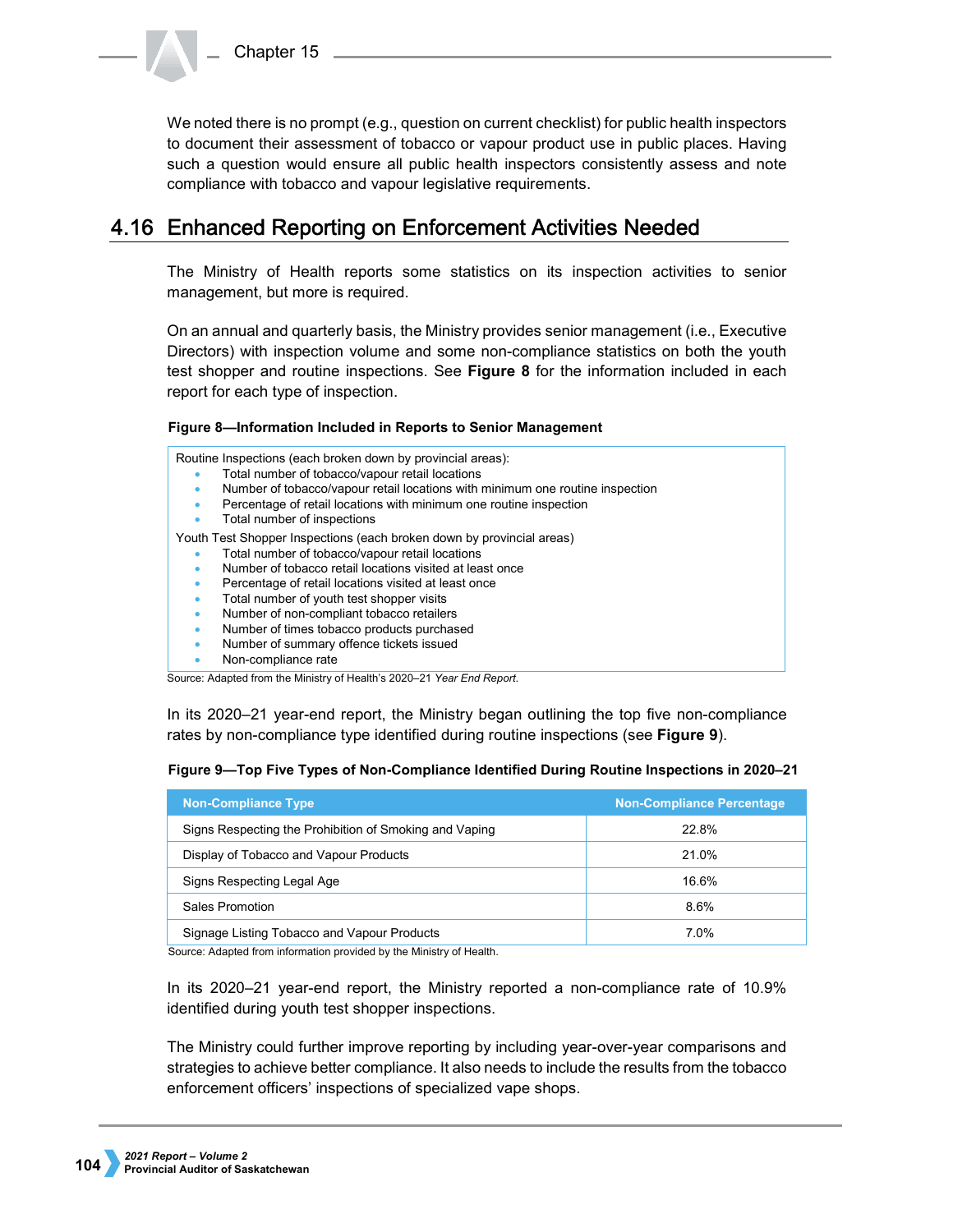The Ministry does not track and report whether follow up on non-compliant retail locations occurred or how long it took officers to reassess. In addition, the Ministry does not monitor and report on the number and type of complaints received or resolved.

Having more information on enforcement activities and strategies to address non-compliance could aid senior management determining whether enforcement activities meet expectations. It would also allow the Ministry to know whether the enforcement model and approach works as intended, and to make adjustments as necessary.

**8. We recommend the Ministry of Health enhance written reports on enforcement activities (e.g., complaints, trends) given periodically to senior management relating to tobacco and vapour products.**

# 5.0 PROVINCIAL LEGISLATIVE RESTRICTIONS ON TOBACCO AND **VAPOUR PRODUCTS**

### **Sale**

- 4(1) No person shall provide tobacco or a vapour product to a young person [under 18 y.o.].
- 5(1) No person shall sell cigarettes unless the cigarettes are in a package that contains no fewer than 20 cigarettes.
- 8 No person shall sell tobacco or vapour products in any of the following places or premises: (a) a school or an independent school; … (c) a health facility… a video arcade; an amusement park; a theatre; a pharmacy; a retail store if: a pharmacy [is located in or connected to the retail store]
- 9(3) A vending machine that dispenses tobacco or vapour products may be located: (a) in a place or premises to which the public is not permitted access; or (b) in a place or premises to which the public is permitted access if: (i) young persons are not permitted to enter the place or premises

### **Promotion**

- 6(1) … no person shall advertise or promote tobacco or vapour products in any place or premises in which tobacco or vapour products are sold if young persons are permitted access to the place or premises.
- 6(2) No person shall advertise or promote tobacco or vapour products by means of an advertisement or promotional material placed in the windows of any place or premises in which or vapour products are sold if the advertisement or promotional material is placed so that it is visible from the outside of the place or premises.
- 6(5) No person shall advertise or promote tobacco, vapour products on an outdoor sign of any type, including: (a) a billboard or portable sign; or (b) a sign on a bench, vehicle, building or other structure.
- 6(6) [Retailers] may display a sign that lists the tobacco or vapour products offered for sale and the prices … if the sign complies with any prescribed requirements.
- 7(2) No retailer shall fail to display in the retailer's premises any sign supplied by the ministry respecting the legal age to purchase tobacco, tobacco-related products or vapour products in Saskatchewan or health warnings respecting tobacco, tobacco-related products or vapour products.

### **Use**

- 10.1(1)… no person shall smoke, hold lighted tobacco or use or consume vapour products in a vehicle while another person who is under the age of 16 years is present in the vehicle
- 11.1(1) … every proprietor of an enclosed public place shall ensure that: (a) subject to subsection (2), no ashtrays, matches, lighters or other things designed or used to facilitate smoking are provided in the enclosed public place; and (b) the signs required by section 13 are posted in accordance with that section.
- 11.1(3) If a person is contravening section 11 in an enclosed public place, the proprietor shall: (a) request the person to immediately: (i) stop smoking or holding lighted tobacco and to immediately extinguish the lighted tobacco; (ii) stop using or consuming vapour products; or (iii) in the case of a school or independent school: (A) stop smoking, using or consuming tobacco or holding lighted tobacco and to immediately extinguish any lighted tobacco; or (B) stop using or consuming vapour products; (b) inform the person that he or she was committing an offence; and (c) refuse to provide that person with a good or service that the proprietor customarily provides in the enclosed public place until that person ceases contravening section 11.
- 13(1) … every proprietor of a place or premises to which section 11 applies shall ensure that signs containing a statement respecting the prohibition against smoking, holding lighted tobacco or using or consuming vapour products are posted at the place or premises in accordance with the regulations.

Source: *The Tobacco and Vapour Products Control Act.*